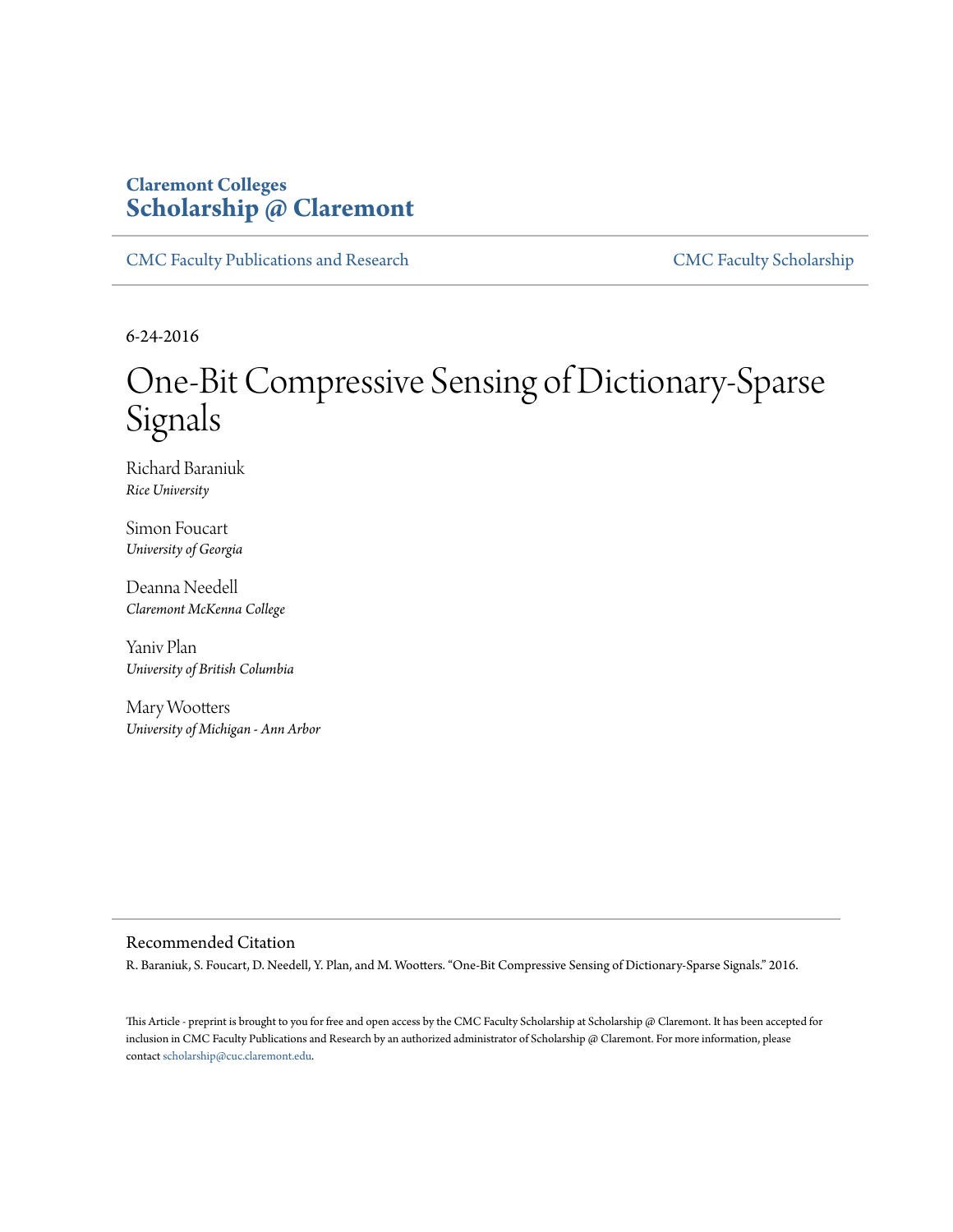R. Baraniuk, S. Foucart, D. Needell, Y. Plan, and M. Wootters

#### Abstract

One-bit compressive sensing has extended the scope of sparse recovery by showing that sparse signals can be accurately reconstructed even when their linear measurements are subject to the extreme quantization scenario of binary samples—only the sign of each linear measurement is maintained. Existing results in one-bit compressive sensing rely on the assumption that the signals of interest are sparse in some fixed orthonormal basis. However, in most practical applications, signals are sparse with respect to an overcomplete dictionary, rather than a basis. There has already been a surge of activity to obtain recovery guarantees under such a generalized sparsity model in the classical compressive sensing setting. Here, we extend the one-bit framework to this important model, providing a unified theory of one-bit compressive sensing under dictionary sparsity. Specifically, we analyze several different algorithms—based on convex programming and on hard thresholding—and show that, under natural assumptions on the sensing matrix (satisfied by Gaussian matrices), these algorithms can efficiently recover analysis-dictionary-sparse signals in the one-bit model.

Key words and phrases: compressive sensing, quantization, one-bit compressive sensing, tight frames, convex optimization, thresholding.

# 1 Introduction

The basic insight of compressive sensing is that a small number of linear measurements can be used to reconstruct sparse signals. In traditional compressive sensing, we wish to reconstruct an s-sparse<sup>[1](#page-1-0)</sup> signal  $\mathbf{x} \in \mathbb{R}^N$  from linear measurements of the form

<span id="page-1-1"></span>(1) 
$$
\mathbf{y} = \mathbf{A}\mathbf{x} \in \mathbb{R}^m \qquad \text{(or its corrupted version } \mathbf{y} = \mathbf{A}\mathbf{x} + \mathbf{e}),
$$

where **A** is a  $m \times N$  measurement matrix. A significant body of work over the past decade has demonstrated that the s-sparse (or nearly s-sparse) signal x can be accurately and efficiently recovered from its measurement vector  $y = Ax$  when A has independent Gaussian entries, say, and when  $m \approx s \log(N/s)$  [\[DSP,](#page-23-0) [EK12,](#page-23-1) [FR13\]](#page-23-2).

<span id="page-1-0"></span><sup>&</sup>lt;sup>1</sup>A signal  $\mathbf{x} \in \mathbb{R}^N$  is called s-sparse if  $\|\mathbf{x}\|_0 := |\text{supp}(\mathbf{x})| \leq s \ll N$ .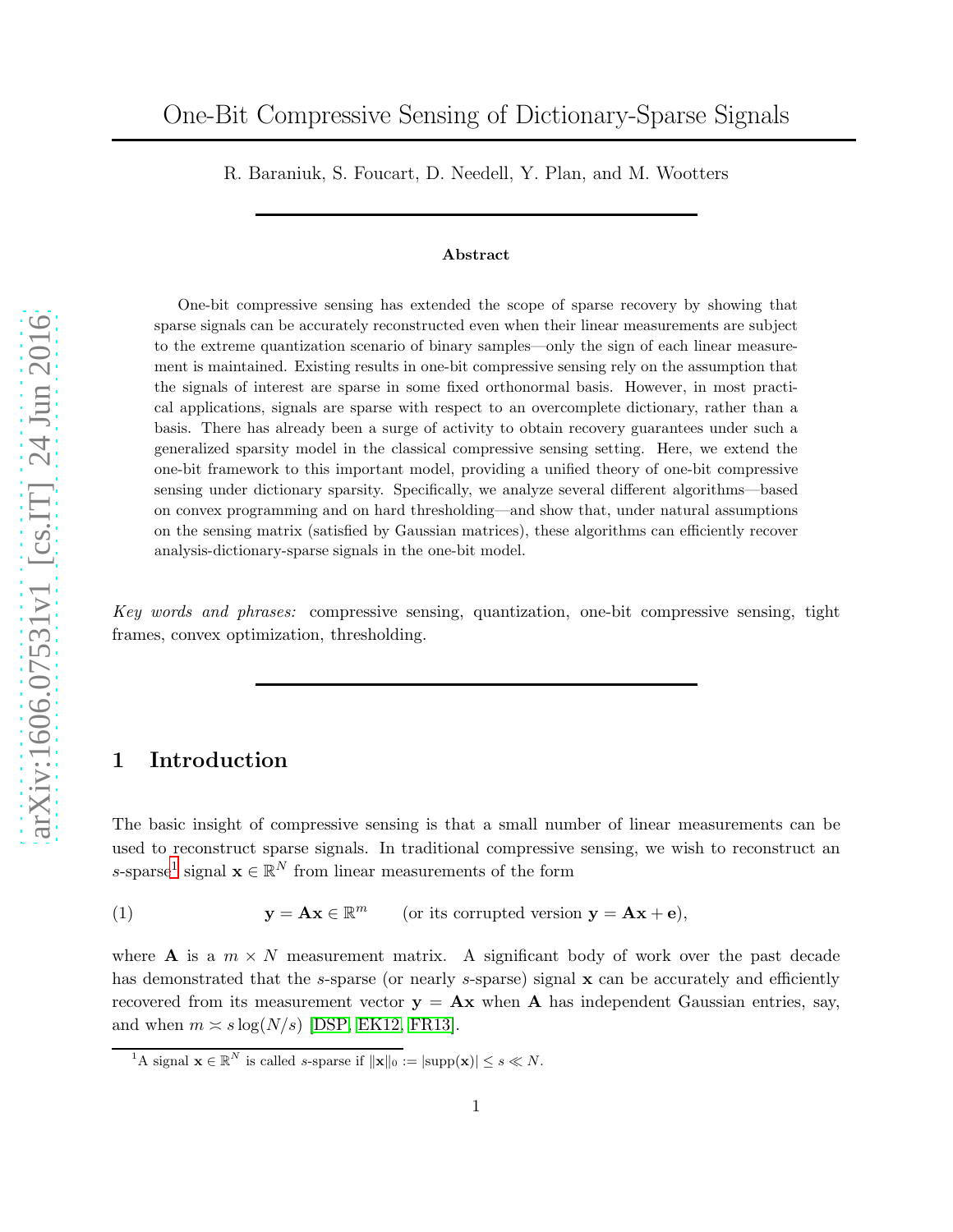This basic model has been extended in several directions. Two important ones—which we focus on in this work—are (a) extending the set of signals to include the larger and important class of dictionary sparse signals and (b) considering highly quantized measurements as in one-bit compressive sensing.

Both of these settings have important practical applications and have received much attention in the past few years. However, to the best of our knowledge, they have not been considered together before. In this work, we extend the theory of one-bit compressive sensing to dictionary sparse signals. Below, we briefly review the background on these notions, set up notation, and outline our contributions.

#### <span id="page-2-2"></span>1.1 One-bit measurements

In practice, each entry  $y_i = \langle \mathbf{a}_i, \mathbf{x} \rangle$  (where  $\mathbf{a}_i$  denotes the *i*th row of **A**) of the measurement vector in [\(1\)](#page-1-1) needs to be quantized. That is, rather than observing  $y = Ax$ , one observes  $y = Q(Ax)$  instead, where  $Q: \mathbb{R}^m \to A$  denotes the quantizer that maps each entry of its input to a corresponding quantized value in an alphabet  $\mathcal{A}$ . The so-called *one-bit compressive sensing* [\[BB08\]](#page-22-0) problem refers to the case when  $|\mathcal{A}| = 2$  and one wishes to recover x from its heavily quantized (one bit) measurements  $y = Q(Ax)$ . The simplest quantizer in the one-bit case uses the alphabet  $\mathcal{A} = \{-1, 1\}$  and acts by taking the sign of each component as

(2) 
$$
y_i = Q(\langle \mathbf{a}_i, \mathbf{x} \rangle) = \text{sgn}(\langle \mathbf{a}_i, \mathbf{x} \rangle),
$$

which we denote in shorthand by  $y = sgn(Ax)$ . Since the publication of [\[BB08\]](#page-22-0) in 2008, several efficient methods, both iterative and optimization-based, have been developed to recover the signal  $\bf{x}$ (up to normalization) from its one-bit measurements (see e.g. [\[PV13a,](#page-24-0) [PV13b,](#page-24-1) [GNJN13,](#page-23-3) [JLBB13,](#page-24-2) [YYO12,](#page-24-3) JDDV13). In particular, it is shown [\[JLBB13\]](#page-24-2) that the direction of any s-sparse signal x can be estimated by some  $\hat{\mathbf{x}}$  produced from y with accuracy

<span id="page-2-1"></span>
$$
\left\|\frac{\mathbf{x}}{\|\mathbf{x}\|_2} - \frac{\hat{\mathbf{x}}}{\|\hat{\mathbf{x}}\|_2}\right\|_2 \leq \varepsilon
$$

when the number of measurements is at least

<span id="page-2-0"></span>
$$
m = \Omega\left(\frac{s \ln(N/s)}{\varepsilon}\right).
$$

Notice that with measurements of this form, we can only hope to recover the direction of the signal, not the magnitude. However, we can recover the entire signal if we allow for *thresholded* measurements of the form

(3) 
$$
y_i = \text{sgn}(\langle \mathbf{a}_i, \mathbf{x} \rangle - \tau_i).
$$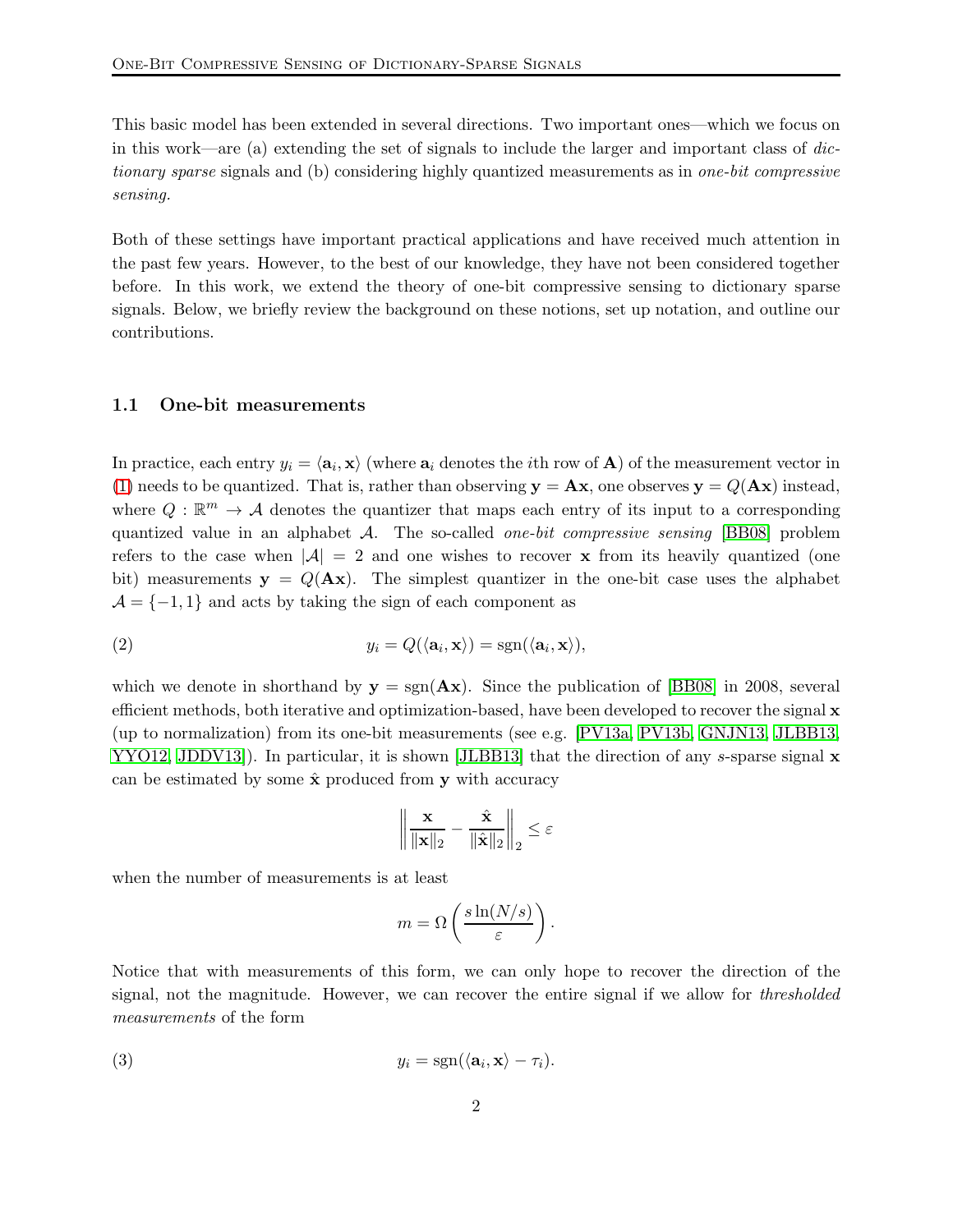In practice, it is often feasible to obtain quantized measurements of this form, and they have been studied before. Existing works using measurements of the form [\(3\)](#page-2-0) have also allowed for adaptive thresholds; that is, the  $\tau_i$  can be chosen adaptively based on  $y_j$  for  $j < i$ . The goal of those works was to improve the convergence rate, i.e., the dependence on  $\varepsilon$  in the number of measurements m. It is known that a dependence of  $\Omega(1/\varepsilon)$  is necessary with nonadaptive measurements, but recent work on Sigma-Delta quantization [\[SWY15\]](#page-24-5) and other schemes [\[BFN](#page-23-4)+14, [KSW14\]](#page-24-6) have shown how to break this barrier using measurements of the form [\(3\)](#page-2-0) with adaptive thresholds.

In this article, we do not focus on the decay rate (the dependence on  $\varepsilon$ ), nor do we consider adaptive measurements. However, we do consider nonadaptive measurements both of the form [\(2\)](#page-2-1) and [\(3\)](#page-2-0). This allows us to provide results on reconstruction of the magnitude of signals, as well as the direction.

#### <span id="page-3-0"></span>1.2 Dictionary Sparsity

Although the classical setting assumes that the signal  $x$  itself is sparse, most signals of interest are not immediately sparse. In the straightforward case, a signal may be instead sparse after some transform; for example, images are known to be sparse in the wavelet domain, sinusoidal signals in the Fourier domain, and so on [\[Dau92\]](#page-23-5). Fortunately, the classical framework extends directly to this model, since the product of a Gaussian matrix and an orthonormal basis is still Gaussian.

However, in many practical applications the situation is not so straightforward, and the signals of interest are sparse not in an orthonormal basis but rather in a redundant (highly overcomplete) dictionary; this is known as *dictionary sparsity*. Signals in radar and sonar systems, for example, are sparsely represented in Gabor frames, which are highly overcomplete and far from orthonormal [\[FS98\]](#page-23-6). Images may be sparsely represented in curvelet frames [\[CDDY00,](#page-23-7) [CD04\]](#page-23-8), undecimated wavelet frames [\[SED04\]](#page-24-7), and other frames which by design are highly redundant. Such redundancy allows for sparser representations and a wider class of signal representations. Even in the Fourier domain, utilizing an oversampled DFT allows for much more realistic and practical signals to be represented. For these reasons, recent research has extended the compressive sensing framework to the setting where the signals of interest are sparsified by overcomplete tight frames (see e.g. [\[RSV08,](#page-24-8) [CENR10,](#page-23-9) [GNE](#page-23-10)+14, [Fou16\]](#page-23-11)).

Throughout this article, we consider a dictionary  $\mathbf{D} \in \mathbb{R}^{n \times N}$  which is assumed to be a tight frame, in the sense that

## $DD^* = I_n$ .

To distinguish between the signal and its sparse representation, we write  $f \in \mathbb{R}^n$  for the signal of interest and  $f = Dx$ , where  $x \in \mathbb{R}^N$  is a sparse coefficient vector. We then acquire the samples of the form  $y = Af = ADx$  and attempt to recover the signal f. Note that, due to the redundancy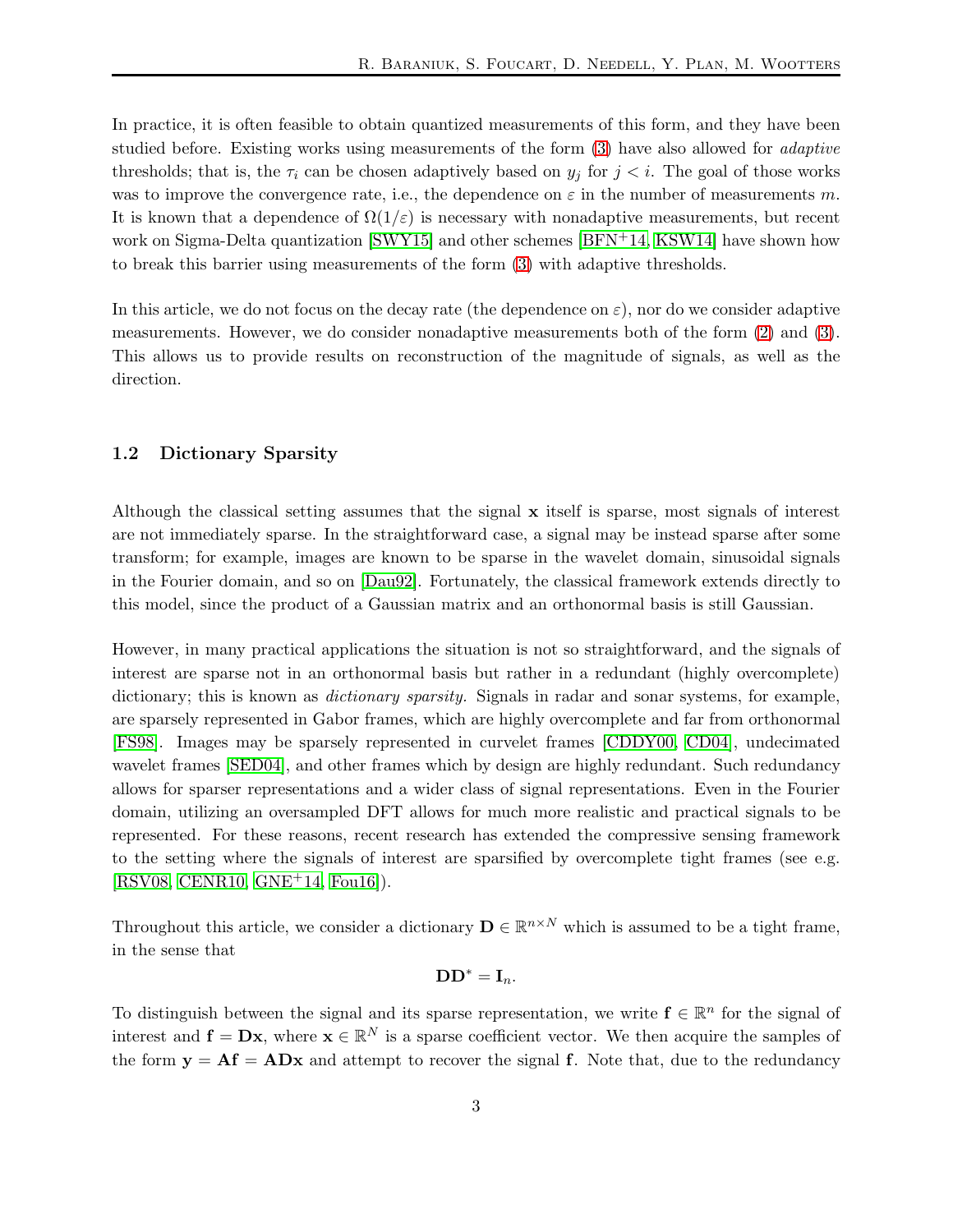of D, we do not hope to be able to recover a unique coefficient vector x. In other words, even when the measurement matrix  $\bf{A}$  is well suited for sparse recovery, the product  $\bf{A}\bf{D}$  may have highly correlated columns, making recovery of  $x$  impossible. With the introduction of a noninvertible sparsifying transform D, it becomes important to distinguish between two related but distinct notions of sparsity. Precisely, we say that

- f is s-synthesis-sparse if  $f = Dx$  for some s-sparse  $x \in \mathbb{R}^N$ ;
- **f** is s-analysis-sparse if  $\mathbf{D}^* \mathbf{f} \in \mathbb{R}^N$  is s-sparse.

We note that analysis sparsity is a stronger assumption because, assuming analysis sparsity, one can always take  $\mathbf{x} = \mathbf{D}^* \mathbf{f}$  in the synthesis sparsity model. See [\[EMR07\]](#page-23-12) for an introduction to the analysis sparse model in compressive sensing (also called the analysis cosparse model).

Instead of exact sparsity, it is often more realistic to study effective sparsity. We call a coefficient vector  $\mathbf{x} \in \mathbb{R}^N$  effectively *s*-sparse if

$$
\|\mathbf{x}\|_1 \leq \sqrt{s} \|\mathbf{x}\|_2,
$$

and we say that

- **f** is effectively s-synthesis-sparse if  $f = Dx$  for some effectively s-sparse  $x \in \mathbb{R}^N$ ;
- **f** is effectively s-analysis-sparse if  $\mathbf{D}^* \mathbf{f} \in \mathbb{R}^N$  is effectively s-sparse.

We use the notation

 $\Sigma_s^N$  for the set of s-sparse coefficient vectors in  $\mathbb{R}^N$ ,  $\Sigma_s^{N, \text{eff}}$  for the set of effectively s-sparse coefficient vectors in  $\mathbb{R}^N$ .

We also use the notation  $B_2^n$  for the set of signals with  $\ell_2$ -norm at most 1 (i.e., the unit ball in  $\ell_2^n$ ) and  $S^{n-1}$  for the set of signals with  $\ell_2$ -norm equal to 1 (i.e., the unit sphere in  $\ell_2^n$ ).

It is now well known that, if D is a tight frame and A satisfies analogous conditions to those in the classical setting (e.g., has independent Gaussian entries), then a signal  $f$  which is (effectively) analysis- or synthesis-sparse can be accurately recovered from traditional compressive sensing measurements  $y = Af = ADx$  (see e.g. [\[RSV08,](#page-24-8) [Blu11,](#page-23-13) [CENR10,](#page-23-9) [DNW12,](#page-23-14) [GNE](#page-23-10)<sup>+</sup>14, [NDEG13,](#page-24-9) [PE13,](#page-24-10) [Fou16\]](#page-23-11)).

#### 1.3 One-bit measurements with dictionaries: our setup

In this article, we study one-bit compressive sensing for dictionary-sparse signals. Precisely, our aim is to recover signals  $\mathbf{f} \in \mathbb{R}^n$  from the binary measurements

$$
y_i = \mathrm{sgn}\langle \mathbf{a}_i, \mathbf{f} \rangle, \qquad i = 1, \dots, m,
$$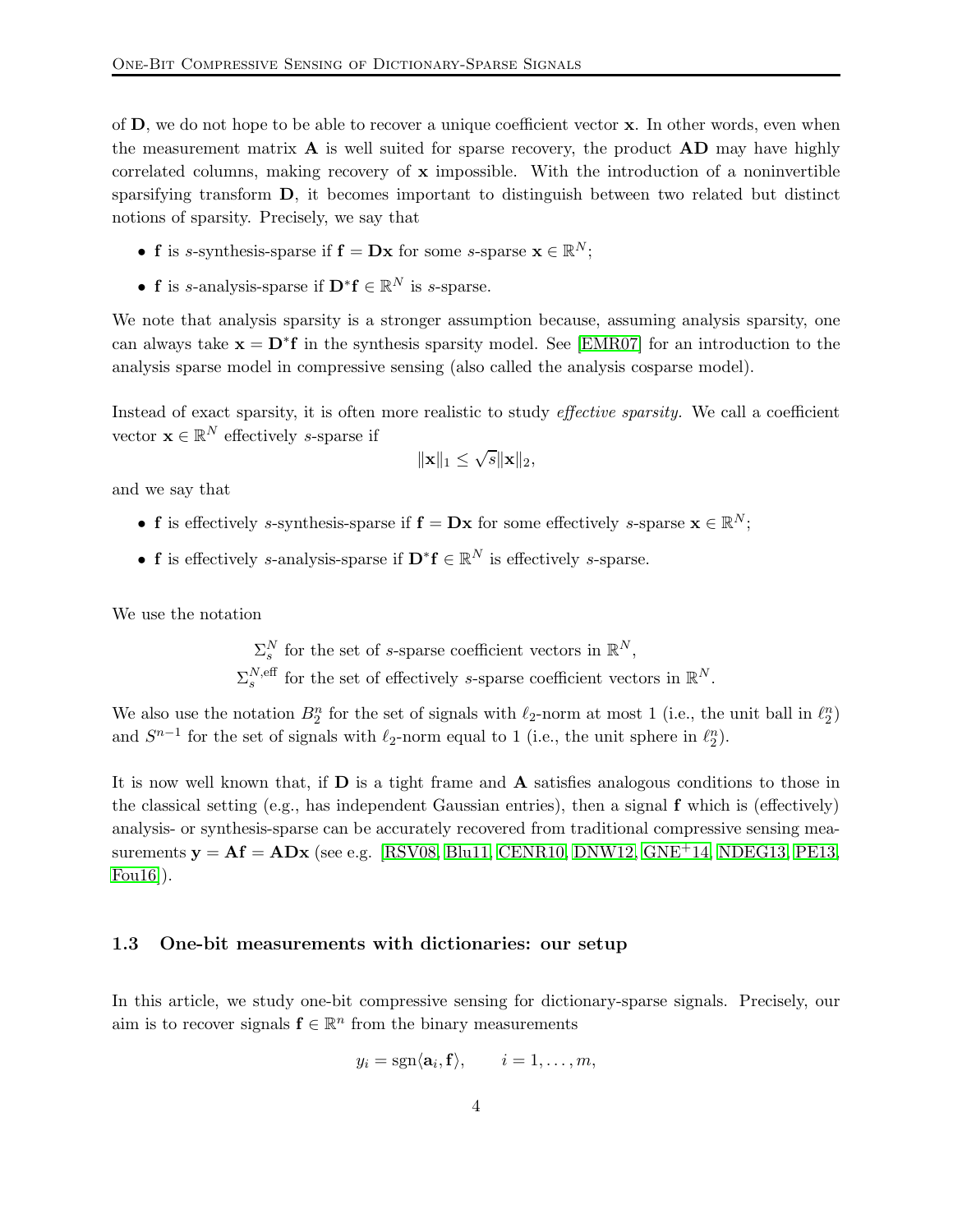or

$$
y_i = sgn (\langle \mathbf{a}_i, \mathbf{f} \rangle - \tau_i), \qquad i = 1, \ldots, m,
$$

when these signals are sparse with respect to a dictionary D.

As in Section [1.2,](#page-3-0) there are several ways to model signals which are sparse with respect to D. In this work, two different signal classes are considered. For the first one, which is more general, our results are based on convex programming. For the second one, which is a more restrictive, we can obtain results using a computationally simpler algorithm based on hard thresholding.

The first class consists of signals  $f \in (D^*)^{-1} \Sigma_s^{N, \text{eff}}$  that are effectively s-analysis-sparse, i.e., they satisfty

(4) 
$$
\|\mathbf{D}^*\mathbf{f}\|_1 \leq \sqrt{s}\|\mathbf{D}^*\mathbf{f}\|_2.
$$

This occurs, of course, when D<sup>∗</sup>f is genuinely sparse (analysis sparsity) and this is realistic if we are working e.g. with piecewise-constant images, since they are sparse after application of the total variation operator. We consider effectively sparse signals since genuine analysis sparsity is unrealistic when  **has columns in general position, as it would imply that**  $**f**$  **is orthogonal to too** many columns of D.

The second class consists of signals  $f \in D(\Sigma_s^N) \cap (D^*)^{-1} \Sigma_{\kappa s}^{N, \text{eff}}$  that are both s-synthesis-sparse and  $\kappa$ s-analysis-sparse for some  $\kappa \geq 1$ . This will occur as soon as the signals are s-synthesis-sparse, provided we utilize suitable dictionaries  $\mathbf{D} \in \mathbb{R}^{n \times N}$ . One could take, for instance, the matrix of an equiangular tight frame when  $N = n + k$ ,  $k = constant$ . Other examples of suitable dictionaries found in [\[KNW15\]](#page-24-11) include harmonic frames again with  $N = n + k$ ,  $k =$  constant, as well as Fourier and Haar frames with constant redundancy factor  $N/n$ .

Figure [1](#page-5-0) summarizes the relationship between the various domains we deal with.



<span id="page-5-0"></span>Figure 1: The coefficient, signal, and measurement domains.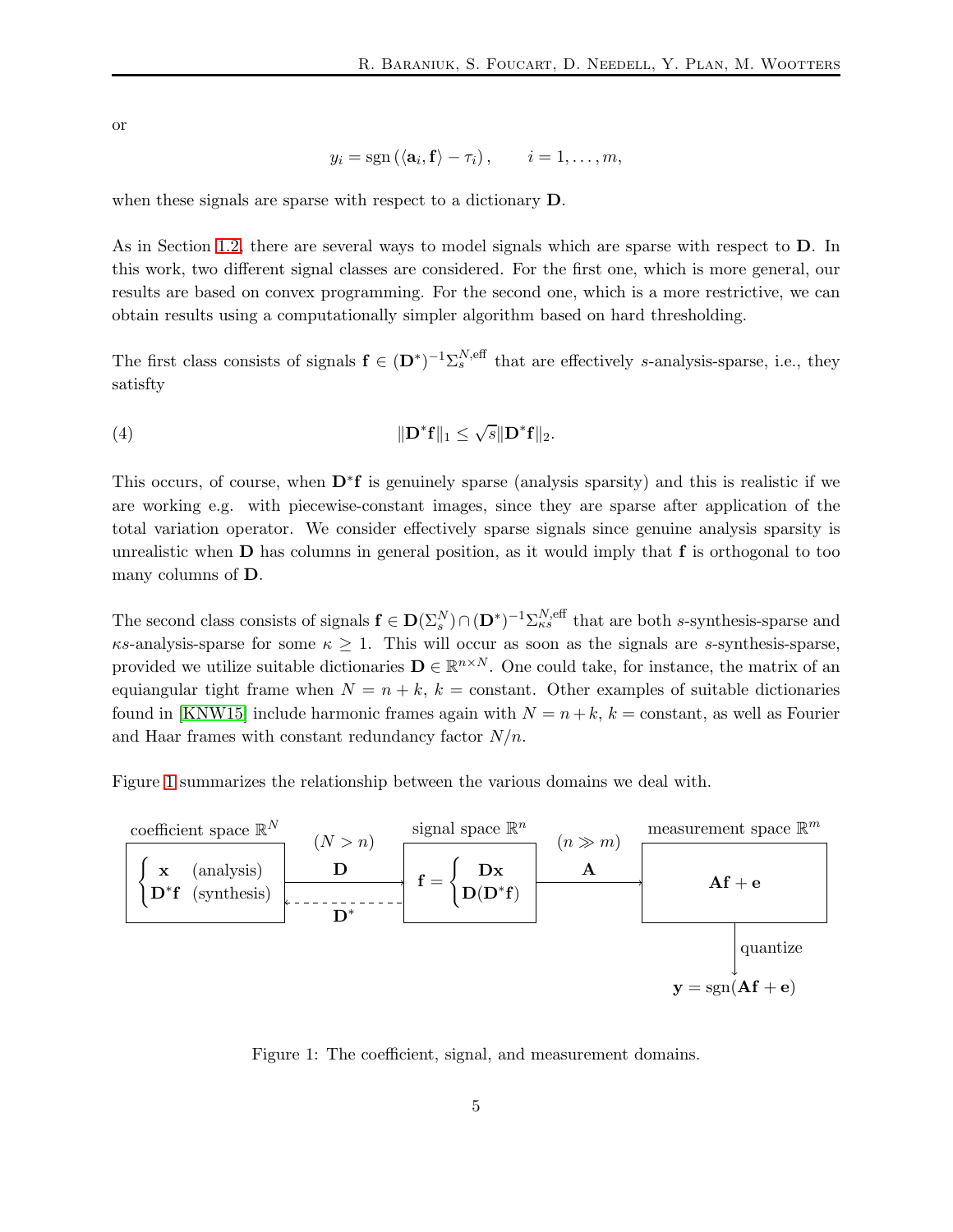## 1.4 Contributions

Our main results demonstrate that one-bit compressive sensing is viable even when the sparsifying transform is an overcomplete dictionary. As outlined in Section [1.1,](#page-2-2) we consider both the challenge of recovering the direction  $f/\|f\|_2$  of a signal f, as well as the challenge of recovering the entire signal (direction and magnitude). Using measurements of the form  $y_i = sgn(\mathbf{a}_i, \mathbf{f})$ , we can recover the direction but not the magnitude; using measurements of the form  $y_i = \text{sgn}(\langle \mathbf{a}_i, \mathbf{f} \rangle - \tau_i)$ , we may recover both.

In (one-bit) compressive sensing, two standard families of algorithms are (a) algorithms based on convex programming, and (b) algorithms based on thresholding. In this article, we analyze algorithms from both classes. One reason to study multiple algorithms is to give a more complete landscape of this problem. Another reason is that the different algorithms come with different trade-offs (between computational complexity and the strength of assumptions required), and it is valuable to explore this space of trade-offs.

Recovering the direction. First, we show that the direction of a dictionary sparse signal can be estimated from one-bit measurements of the type  $sgn(\mathbf{Af})$ . We consider two algorithms; our first approach is based on linear programming, and our second is based on hard thresholding. The linear programming approach is more computationally demanding, but applies to a broader class of signals.

In Section [3,](#page-9-0) we prove that both of these approaches are effective, provided the sensing matrix A satisfies certain properties. In Section [2,](#page-8-0) we state that these properties are in fact satisfied by a matrix A populated with independent Gaussian entries. We combine all of these results to prove the statement below. As noted above, the different algorithms require different definitions of "dictionary sparsity". In what follows,  $\gamma$ , C, c refer to absolute numerical constants.

**Theorem 1** (Informal statement of direction recovery). Let  $\varepsilon > 0$ , let  $m \geq C \varepsilon^{-7} s \ln(eN/s)$ , and let  $\mathbf{A} \in \mathbb{R}^{m \times n}$  be populated by independent standard normal random variables. Then, with failure probability at most  $\gamma \exp(-c\epsilon^2 m)$  $\gamma \exp(-c\epsilon^2 m)$  $\gamma \exp(-c\epsilon^2 m)$ , any dictionary sparse<sup>2</sup> signal  $f \in \mathbb{R}^n$  observed via  $y = sgn(\mathbf{A}f)$ can be approximated by the output  $\hat{f}$  of an efficient algorithm with error

$$
\left\| \frac{\mathbf{f}}{\|\mathbf{f}\|_2} - \frac{\widehat{\mathbf{f}}}{\|\widehat{\mathbf{f}}\|_2} \right\|_2 \leq \varepsilon.
$$

<span id="page-6-0"></span><sup>&</sup>lt;sup>2</sup>Here, "dictionary sparsity" means effective s-analysis-sparsity if  $\hat{f}$  is produced by convex programming and genuine s-synthesis sparsity together with effective  $\kappa$ s-analysis-sparsity if  $\hat{\mathbf{f}}$  is produced by hard thresholding.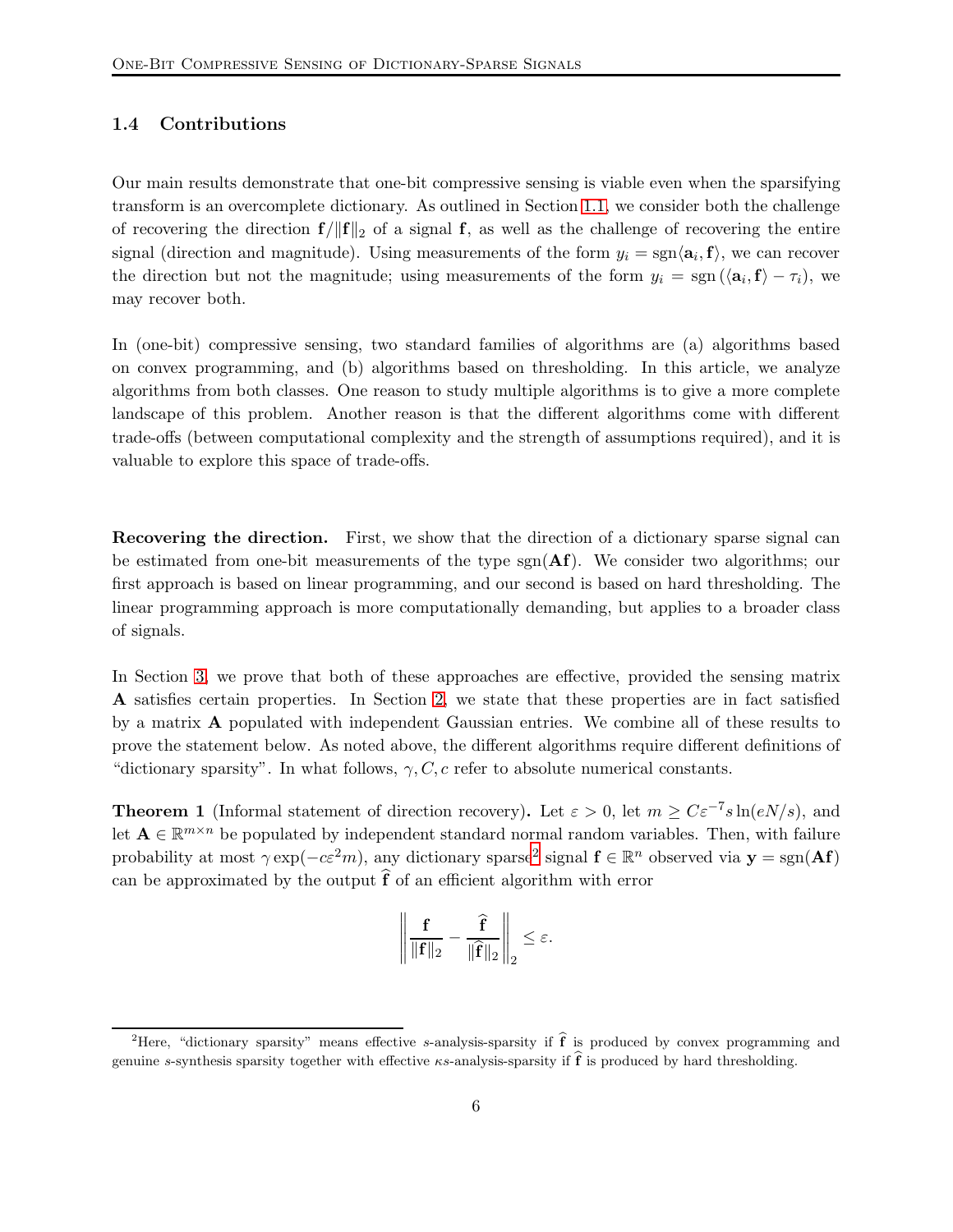Recovering the whole signal. By using one-bit measurements of the form sgn( $Af - \tau$ ), where  $\tau_1, \ldots, \tau_m$  are properly normalized Gaussian random thresholds, we are able to recover not just the direction but also the magnitude of a dictionary-sparse signal f.

We consider three algorithms; our first approach is based on linear programming, our second approach on second-order cone programming, and our third approach on hard thresholding. Again, there are different trade-offs to the different algorithms. As above, the approach based on hard thresholding is more efficient, while the approaches based on convex programming apply to a broader signal class. There is also a trade-off between linear programming and second-order cone programming: the second-order cone program requires knowledge of  $\|\mathbf{f}\|_2$  while the linear program does not (although it does require a loose bound), but the second-order cone programming approach applies to a slightly larger class of signals.

We show in Section [4](#page-13-0) that all three of these algorithms are effective when the sensing matrix  $\bf{A}$ is populated with independent Gaussian entries and when the thresholds  $\tau_i$  are also independent Gaussian random variables. We combine the results of Section [4](#page-13-0) in the following theorem.

**Theorem 2** (Informal statement of signal estimation). Let  $\varepsilon, r, \sigma > 0$ , let  $m \ge C\varepsilon^{-9} s \ln(eN/s)$ , and let  $\mathbf{A} \in \mathbb{R}^{m \times n}$  and  $\boldsymbol{\tau} \in \mathbb{R}^m$  be populated by independent mean-zero normal random variables with variance 1 and  $\sigma^2$ , respectively. Then, with failure probability at most  $\gamma \exp(-c\varepsilon^2 m)$ , any dictionary sparse<sup>[3](#page-7-0)</sup> signal  $f \in \mathbb{R}^n$  with  $||f||_2 \le r$  observed via  $y = sgn(\mathbf{A}f - \tau)$  is approximated by the output  $\hat{f}$  of an efficient algorithm with error

$$
\left\|\mathbf{f} - \widehat{\mathbf{f}}\right\|_2 \leq \varepsilon r.
$$

We have not spelled out the dependence of the number of measurements and the failure probability on the parameters r and  $\sigma$ : as long as they are roughly the same order of magnitude, the dependence is absorbed in the constants  $C$  and  $c$  (see Section [4](#page-13-0) for precise statements). As outlined earlier, an estimate of r is required to implement the second-order cone program, but the other two algorithms do not require such an estimate.

#### 1.5 Discussion and future directions

The purpose of this work is to demonstrate that techniques from one-bit compressive sensing can be effective for the recovery of dictionary-sparse signals and we propose several algorithms to accomplish this for various notions of dictionary sparsity. Still, some interesting future directions remain.

<span id="page-7-0"></span><sup>3</sup> See footnote [2.](#page-6-0)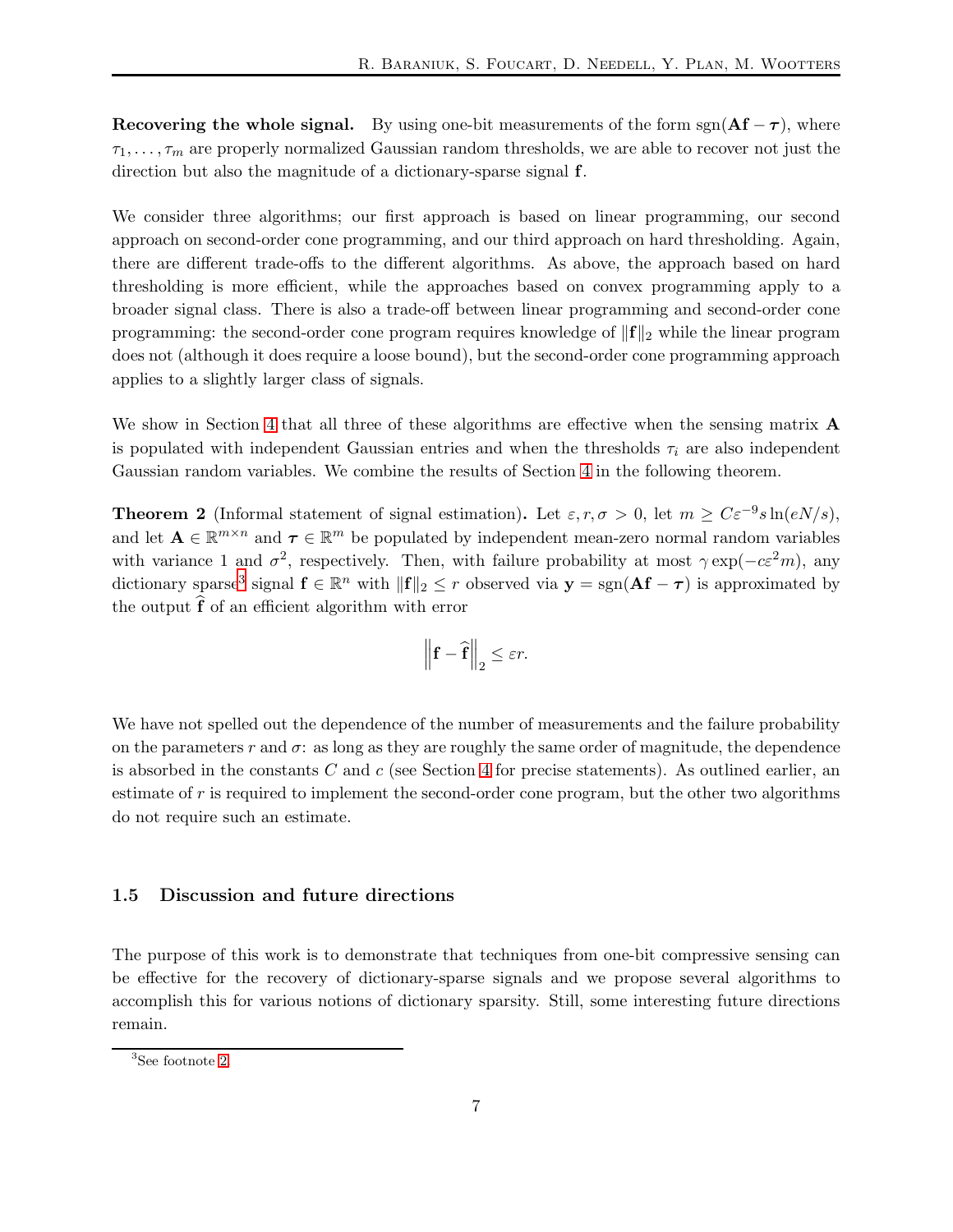Firstly, we do not believe that the dependence on  $\varepsilon$  above is optimal. We do believe instead that a logarithmic dependence on  $\varepsilon$  for the number of measurements (or equivalently an exponential decay in the oversampling factor  $\lambda = m/(s \ln(eN/s))$  for the recovery error ) is possible by choosing the thresholds  $\tau_1, \ldots, \tau_m$  adaptively. This would be achieved by adjusting the method of [\[BFN](#page-23-4)+14], but with the strong proviso of exact sparsity.

Secondly, it is worth asking to what extent the trade-offs between the different algorithms reflect reality. In particular, is it only an artifact of the proof that the simpler algorithm based on hard thresholding applies to a narrower class of signals?

#### 1.6 Organization

The remainder of the paper is organized as follows. In Section [2,](#page-8-0) we outline some technical tools upon which our results rely, namely some properties of Gaussian random matrices . In Section [3,](#page-9-0) we consider recovery of the direction  $f/||f||$  only and we propose two algorithms to achieve it. In Section [4,](#page-13-0) we present three algorithms for the recovery of the entire signal f. Finally, in Section [5,](#page-18-0) we provide proofs for the results outlined in Section [2.](#page-8-0)

## <span id="page-8-0"></span>2 Technical ingredients

In this section, we highlight the theoretical properties upon which our results rely. Their proofs are deferred to Section [5](#page-18-0) so that the reader does not lose track of our objectives. The first property we put forward is an adaptation to the dictionary case of the so-called sign product embedding property (the term was coined in [\[JDDV13\]](#page-24-4) but the result originally appeared in [\[PV13b\]](#page-24-1)).

<span id="page-8-2"></span>**Theorem 3** (D-SPEP). Let  $\delta > 0$ , let  $m \geq C\delta^{-7} s \ln(eN/s)$ , and let  $\mathbf{A} \in \mathbb{R}^{m \times n}$  be populated by independent standard normal random variables. Then, with failure probability at most  $\gamma \exp(-c\delta^2 m)$ , the renormalized matrix  $\mathbf{A}' := (\sqrt{2/\pi}/m)\mathbf{A}$  satisfies the sth order sign product embedding property adapted to  $\mathbf{D} \in \mathbb{R}^{n \times N}$  with constant  $\delta$  —  $\mathbf{D}\text{-SPEP}(s, \delta)$  for short — i.e.,

<span id="page-8-1"></span>(5)  $\big| \langle \mathbf{A}' \mathbf{f}, \mathrm{sgn}(\mathbf{A}'\mathbf{g}) \rangle - \langle \mathbf{f}, \mathbf{g} \rangle \big| \leq \delta$ 

holds for all  $f, g \in D(\Sigma_s^N) \cap S^{n-1}$ .

**Remark 1.** The power  $\delta^{-7}$  is unlikely to be optimal. At least in the nondictionary case, i.e., when  $\mathbf{D} = \mathbf{I}_n$ , it can be reduced to  $\delta^{-2}$ , see [\[BL15\]](#page-23-15).

As an immediate consequence of D-SPEP, setting  $g = f$  in [\(5\)](#page-8-1) allows one to deduce a variation of the classical restricted isometry property adapted to  $\bf{D}$ , where the inner norm becomes the  $\ell_1$ -norm (we mention in passing that this variation could also be deduced by other means).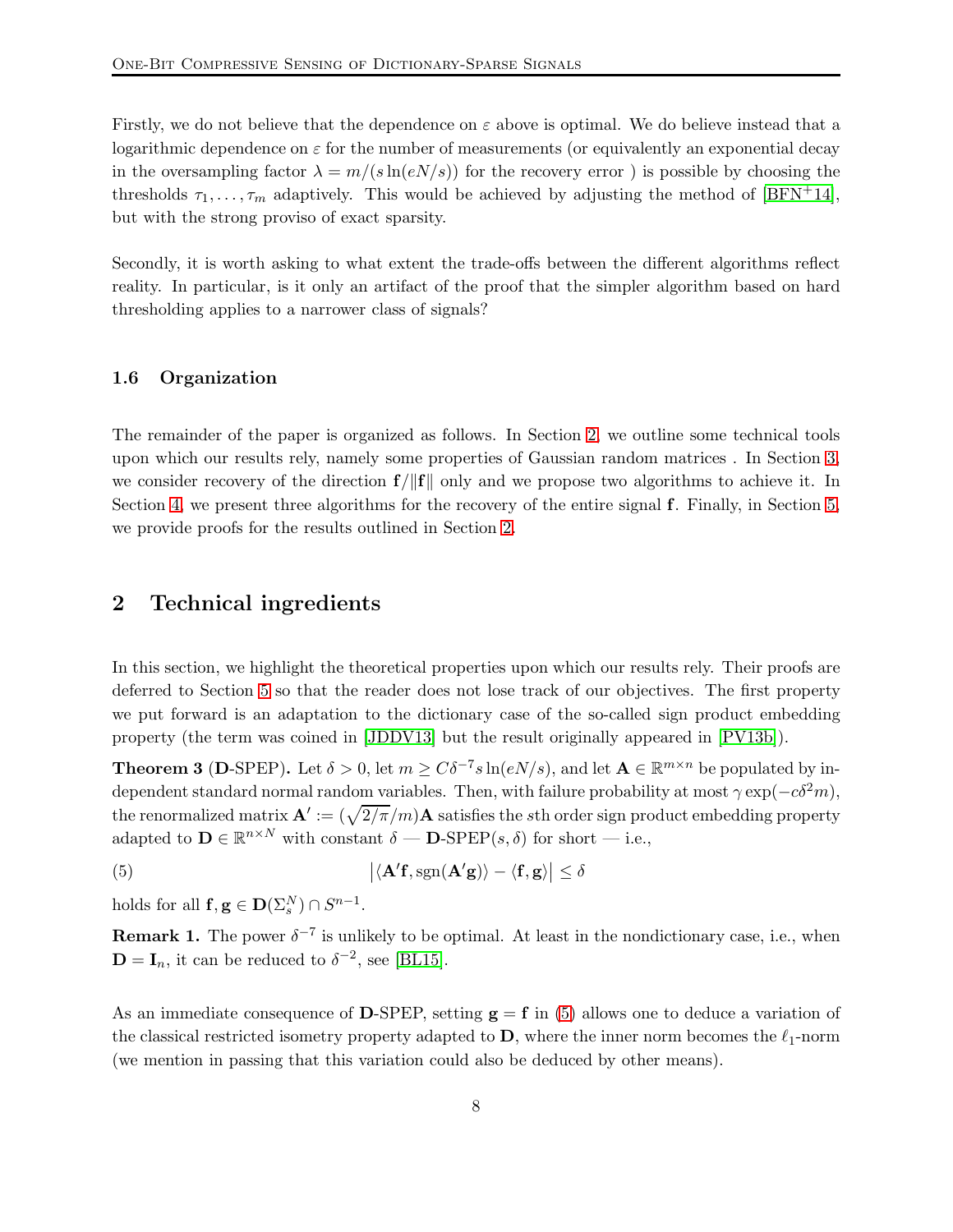**Corollary 4** (D-RIP<sub>1</sub>). Let  $\delta > 0$ , let  $m \geq C\delta^{-7} s \ln(eN/s)$ , and let  $\mathbf{A} \in \mathbb{R}^{m \times n}$  be populated by independent standard normal random variables. Then, with failure probability at most  $\gamma \exp(-c\delta^2 m)$ , the renormalized matrix  $\mathbf{A}' := (\sqrt{2/\pi}/m)\mathbf{A}$  satisfies the sth-order  $\ell_1$ -restricted isometry property adapted to  $\mathbf{D} \in \mathbb{R}^{n \times N}$  with constant  $\delta$  —  $\mathbf{D-RIP}_1(s, \delta)$  for short — i.e.,

(6) 
$$
(1 - \delta) \|\mathbf{f}\|_2 \le \|\mathbf{A}'\mathbf{f}\|_1 \le (1 + \delta) \|\mathbf{f}\|_2
$$

holds for all  $f \in D(\Sigma_s^N)$ .

The next property we put forward is an adaptation of the tessellation of the "effectively sparse sphere" (see  $[PV14]$ ) to the dictionary case. In what follows, given a (noninvertible) matrix M and a set K, we denote by  $M^{-1}(K)$  the preimage of K with respect to M.

<span id="page-9-2"></span>**Theorem 5** (Tessellation). Let  $\varepsilon > 0$ , let  $m \geq C\varepsilon^{-6} s \ln(eN/s)$ , and let  $\mathbf{A} \in \mathbb{R}^{m \times n}$  be populated by independent standard normal random variables. Then, with failure probability at most  $\gamma \exp(-c\varepsilon^2 m)$ , the rows  $\mathbf{a}_1, \dots, \mathbf{a}_m \in \mathbb{R}^n$  of  $\mathbf{A}$  *ε*-tessellate the effectively *s*-analysis-sparse sphere — we write that **A** satisfies **D**-TES( $s, \varepsilon$ ) for short — i.e.,

<span id="page-9-0"></span>(7) 
$$
[\mathbf{f}, \mathbf{g} \in (\mathbf{D}^*)^{-1}(\Sigma_s^{N, \text{eff}}) \cap S^{n-1} : \text{sgn}\langle \mathbf{a}_i, \mathbf{f} \rangle = \text{sgn}\langle \mathbf{a}_i, \mathbf{g} \rangle \text{ for all } i = 1, \dots, m] \Longrightarrow [\|\mathbf{f} - \mathbf{g}\|_2 \le \varepsilon].
$$

## 3 Signal estimation: direction only

In this whole section, given a measurement matrix  $\mathbf{A} \in \mathbb{R}^{m \times n}$  with rows  $\mathbf{a}_1, \ldots, \mathbf{a}_m \in \mathbb{R}^n$ , the signals  $f \in \mathbb{R}^n$  are acquired via  $y = sgn(\mathbf{Af}) \in \{-1, +1\}^m$ , i.e.,

$$
y_i = \mathrm{sgn}\langle \mathbf{a}_i, \mathbf{f} \rangle, \qquad i = 1, \dots, m.
$$

Under this model, all cf with  $c > 0$  produce the same one-bit measurements, so one can only hope to recover the direction of f. We present two methods to do so, one based on linear programming and the other one based on hard thresholding.

#### 3.1 Linear programming

Given a signal  $f \in \mathbb{R}^n$  observed via  $y = sgn(\mathbf{A}f)$ , the optimization scheme we consider here consists in outputting the signal  $f_{lp}$  solution of

(8) 
$$
\underset{\mathbf{h}\in\mathbb{R}^n}{\text{minimize}} \|\mathbf{D}^*\mathbf{h}\|_1 \quad \text{subject to} \quad \text{sgn}(\mathbf{A}\mathbf{h}) = \mathbf{y}, \quad \|\mathbf{A}\mathbf{h}\|_1 = 1.
$$

This is in fact a linear program (and thus may be solved efficiently), since the condition sgn( $\mathbf{A}\mathbf{h}$ ) = y reads

<span id="page-9-1"></span>
$$
y_i(\mathbf{Ah})_i \ge 0
$$
 for all  $i = 1, ..., m$ ,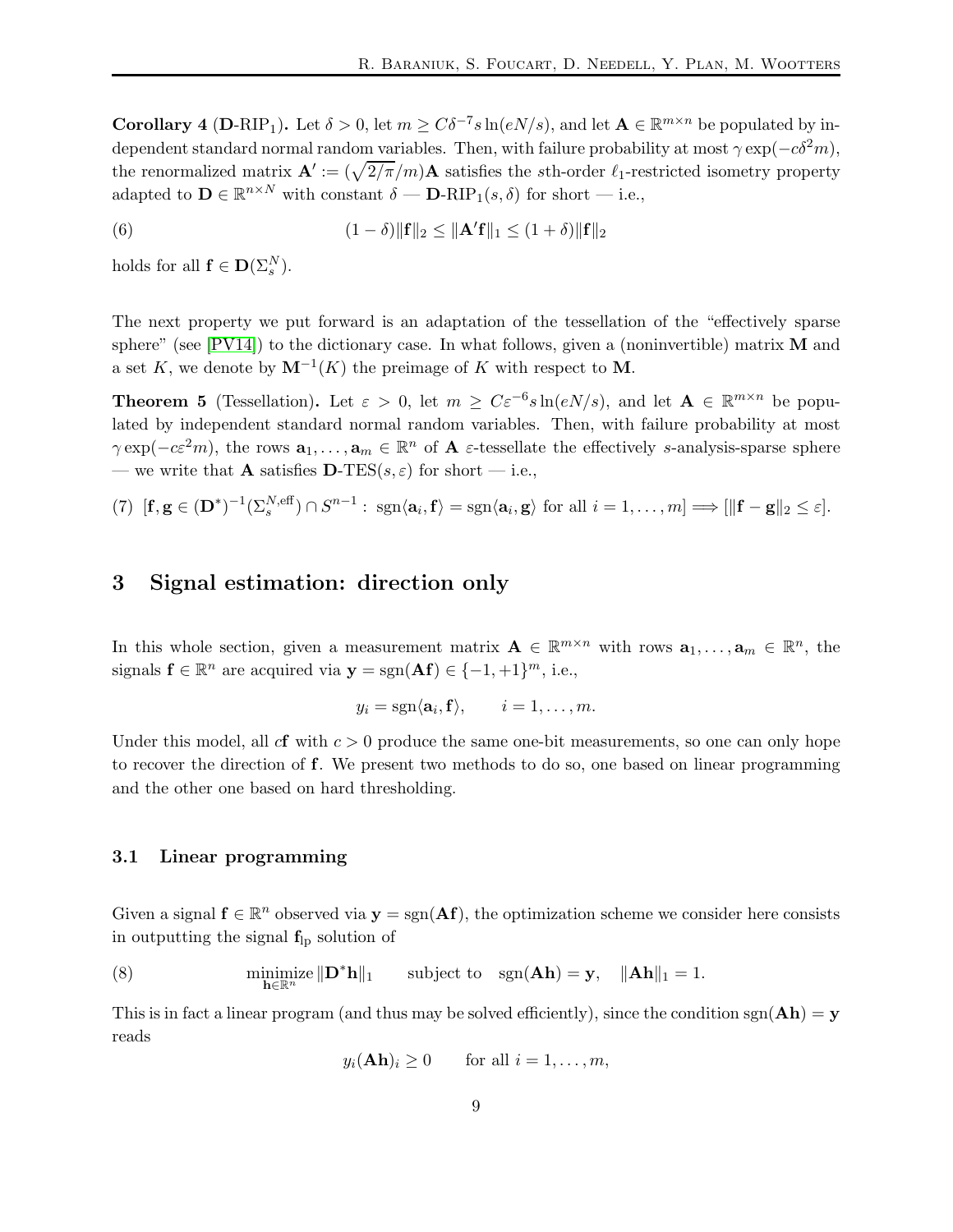and, under this constraint, the condition  $\|\mathbf{A}\mathbf{h}\|_1 = 1$  reads

$$
\sum_{i=1}^m y_i(\mathbf{Ah})_i = 1.
$$

<span id="page-10-1"></span>**Theorem 6.** If  $\mathbf{A} \in \mathbb{R}^{m \times n}$  satisfies both **D**-TES(36s,  $\varepsilon$ ) and **D**-RIP<sub>1</sub>(25s, 1/5), then any effectively s-analysis-sparse signal  $f \in (D^*)^{-1} \Sigma_s^{N, \text{eff}}$  observed via  $y = \text{sgn}(Af)$  is directionally approximated by the output  $f_{lp}$  of the linear program [\(8\)](#page-9-1) with error

$$
\left\|\frac{\mathbf{f}}{\|\mathbf{f}\|_2}-\frac{\mathbf{f}_{lp}}{\|\mathbf{f}_{lp}\|_2}\right\|_2\leq \varepsilon.
$$

*Proof.* The main step is to show that  $f_{lp}$  is effectively 36s-analysis-sparse when  $D-RIP_1(t, \delta)$  holds with  $t = 25s$  and  $\delta = 1/5$ . Then, since both  $f/||f||_2$  and  $f_{\vert p}/||f_{\vert p}||_2$  belong to  $(D^*)^{-1}\Sigma_{36s}^{N,\text{eff}} \cap S^{n-1}$ and have the same sign observations,  $\mathbf{D}\text{-}\text{TES}(36s,\varepsilon)$  implies the desired conclusion. To prove the effective analysis-sparsity of  $f_{\text{lp}}$ , we first estimate  $||Af||_1$  from below. For this purpose, let  $T_0$  denote an index set of t largest absolute entries of  $\mathbf{D}^*\mathbf{f}$ ,  $T_1$  an index set of next t largest absolute entries of  $\mathbf{D}^* \mathbf{f}$ ,  $T_2$  an index set of next t largest absolute entries of  $\mathbf{D}^* \mathbf{f}$ , etc.. We have

$$
\|\mathbf{A}\mathbf{f}\|_1 = \|\mathbf{A}\mathbf{D}\mathbf{D}^*\mathbf{f}\|_1 = \left\|\mathbf{A}\mathbf{D}\left(\sum_{k\geq 0} (\mathbf{D}^*\mathbf{f})_{T_k}\right)\right\|_1 \geq \|\mathbf{A}\mathbf{D}\left((\mathbf{D}^*\mathbf{f})_{T_0}\right)\|_1 - \sum_{k\geq 1} \|\mathbf{A}\mathbf{D}\left((\mathbf{D}^*\mathbf{f})_{T_k}\right)\|_1
$$
  
\n
$$
\geq (1 - \delta) \|\mathbf{D}\left((\mathbf{D}^*\mathbf{f})_{T_0}\right)\|_2 - \sum_{k\geq 1} (1 + \delta) \|\mathbf{D}\left((\mathbf{D}^*\mathbf{f})_{T_k}\right)\|_2,
$$

where the last step used  $\mathbf{D-RIP}_1(t, \delta)$ . We notice that, for  $k \geq 1$ ,

<span id="page-10-0"></span>
$$
\|\mathbf{D}\left((\mathbf{D}^*\mathbf{f})_{T_k}\right)\|_2 \leq \|(\mathbf{D}^*\mathbf{f})_{T_k}\|_2 \leq \frac{1}{\sqrt{t}} \|(\mathbf{D}^*\mathbf{f})_{T_{k-1}}\|_1,
$$

from where it follows that

(9) 
$$
\|\mathbf{A}\mathbf{f}\|_1 \geq (1-\delta) \|\mathbf{D}((\mathbf{D}^*\mathbf{f})_{T_0})\|_2 - \frac{1+\delta}{\sqrt{t}} \|\mathbf{D}^*\mathbf{f}\|_1.
$$

In addition, we observe that

$$
\begin{aligned} \|\mathbf{D}^*\mathbf{f}\|_2 &= \|\mathbf{f}\|_2 = \|\mathbf{D}\mathbf{D}^*\mathbf{f}\|_2 = \left\|\mathbf{D}\left(\sum_{k\geq 0} (\mathbf{D}^*\mathbf{f})_{T_k}\right)\right\|_2 \leq \|\mathbf{D}\left((\mathbf{D}^*\mathbf{f})_{T_0}\right)\|_2 + \sum_{k\geq 1} \|\mathbf{D}\left((\mathbf{D}^*\mathbf{f})_{T_k}\right)\|_2 \\ &\leq \|\mathbf{D}\left((\mathbf{D}^*\mathbf{f})_{T_0}\right)\|_2 + \frac{1}{\sqrt{t}}\|\mathbf{D}^*\mathbf{f}\|_1. \end{aligned}
$$

In view of the effective sparsity of  $\mathbf{D}^* \mathbf{f}$ , we obtain

$$
\|\mathbf{D}^*\mathbf{f}\|_1 \leq \sqrt{s} \|\mathbf{D}^*\mathbf{f}\|_2 \leq \sqrt{s} \left\|\mathbf{D} \left( (\mathbf{D}^*\mathbf{f})_{T_0} \right) \right\|_2 + \sqrt{s/t} \|\mathbf{D}^*\mathbf{f}\|_1,
$$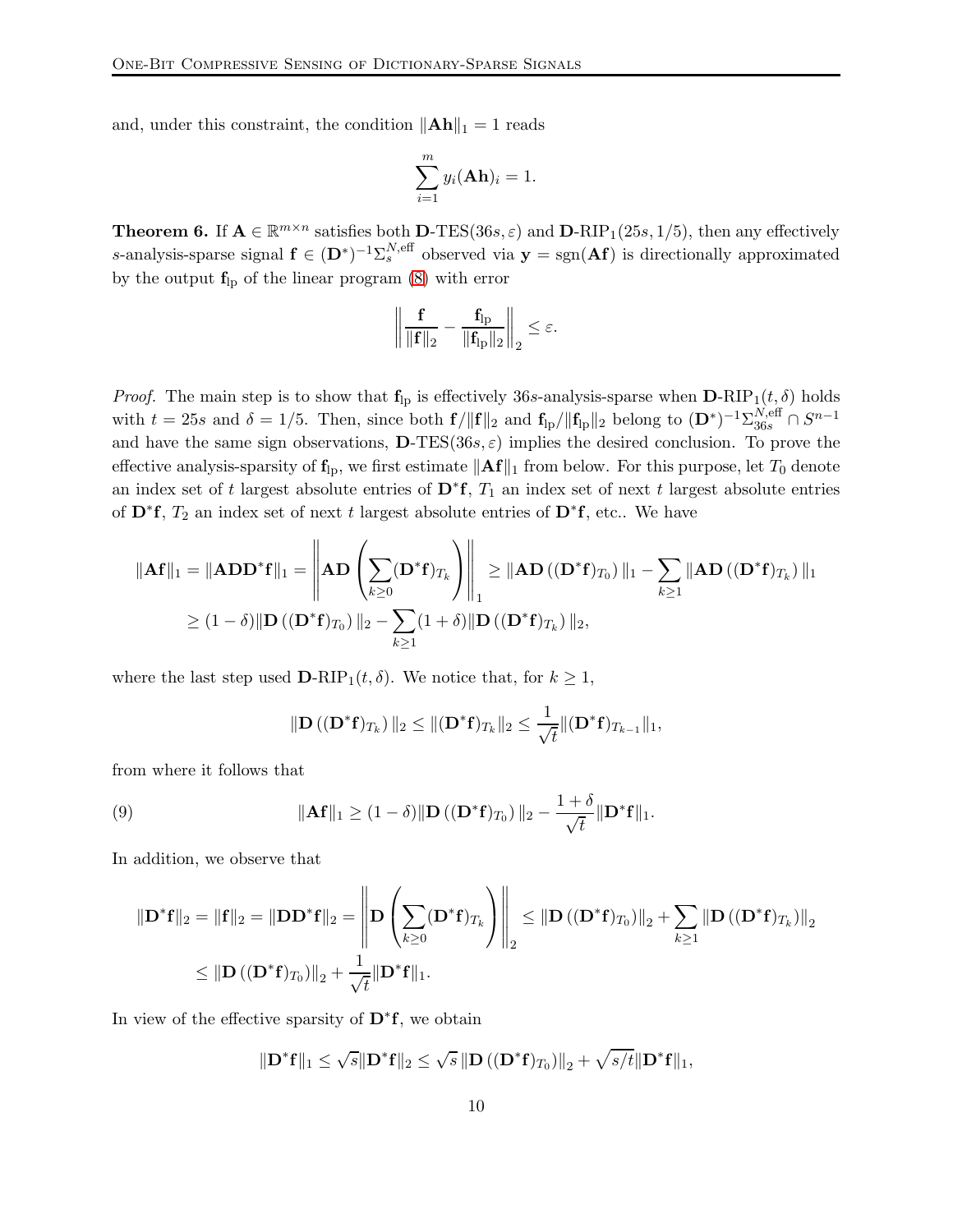hence

<span id="page-11-0"></span>(10) 
$$
\|\mathbf{D}((\mathbf{D}^*\mathbf{f})_{T_0})\|_2 \geq \frac{1 - \sqrt{s/t}}{\sqrt{s}} \|\mathbf{D}^*\mathbf{f}\|_1.
$$

Substituting [\(10\)](#page-11-0) in [\(9\)](#page-10-0) yields

<span id="page-11-3"></span>(11) 
$$
\|\mathbf{A}\mathbf{f}\|_1 \ge \left( (1-\delta)(1-\sqrt{s/t}) - (1+\delta)(\sqrt{s/t}) \right) \frac{1}{\sqrt{s}} \|\mathbf{D}^*\mathbf{f}\|_1 = \frac{2/5}{\sqrt{s}} \|\mathbf{D}^*\mathbf{f}\|_1,
$$

where we have used the values  $t = 25s$  and  $\delta = 1/5$ . This lower estimate for  $\|\mathbf{Aff}\|_1$ , combined with the minimality property of  $f_{lp}$ , allows us to derive that

<span id="page-11-1"></span>(12) 
$$
\|\mathbf{D}^*\mathbf{f}_{\mathrm{lp}}\|_1 \le \|\mathbf{D}^*(\mathbf{f}/\|\mathbf{A}\mathbf{f}\|_1)\|_1 = \frac{\|\mathbf{D}^*\mathbf{f}\|_1}{\|\mathbf{A}\mathbf{f}\|_1} \le (5/2)\sqrt{s}.
$$

Next, with  $\widehat{T}_0$  denoting an index set of t largest absolute entries of  $\mathbf{D}^* \mathbf{f}_{\mathrm{lp}}, \widehat{T}_1$  an index set of next t largest absolute entries of  $D^* f_{\text{lp}}, \hat{T}_2$  an index set of next t largest absolute entries of  $D^* f_{\text{lp}},$  etc., we can write

$$
1 = \|\mathbf{A}\mathbf{f}_{lp}\|_1 = \|\mathbf{A}\mathbf{D}\mathbf{D}^*\mathbf{f}_{lp}\|_1 = \left\|\mathbf{A}\mathbf{D}\left(\sum_{k\geq 0} (\mathbf{D}^*\mathbf{f}_{lp})_{\widehat{T}_k}\right)\right\|_1 \leq \sum_{k\geq 0} \left\|\mathbf{A}\mathbf{D}\left((\mathbf{D}^*\mathbf{f}_{lp})_{\widehat{T}_k}\right)\right\|_1
$$
  

$$
\leq \sum_{k\geq 0} (1+\delta) \left\|\mathbf{D}\left((\mathbf{D}^*\mathbf{f}_{lp})_{\widehat{T}_k}\right)\right\|_2 = (1+\delta) \left[\left\|\left((\mathbf{D}^*\mathbf{f}_{lp})_{\widehat{T}_0}\right)\right\|_2 + \sum_{k\geq 1} \left\|\left((\mathbf{D}^*\mathbf{f}_{lp})_{\widehat{T}_k}\right)\right\|_2\right]
$$
  

$$
\leq (1+\delta) \left[\|\mathbf{D}^*\mathbf{f}_{lp}\|_2 + \frac{1}{\sqrt{t}}\|\mathbf{D}^*\mathbf{f}_{lp}\|_1\right] \leq (1+\delta) \left[\|\mathbf{D}^*\mathbf{f}_{lp}\|_2 + (5/2)\sqrt{s/t}\right].
$$

This chain of inequalities shows that

(13) 
$$
\|\mathbf{D}^*\mathbf{f}_{\mathrm{lp}}\|_2 \ge \frac{1 - (5/2)\sqrt{s/t}}{1 + \delta} = \frac{5}{12}
$$

Combining [\(12\)](#page-11-1) and [\(13\)](#page-11-2), we obtain

<span id="page-11-2"></span>
$$
\|\mathbf{D}^*\mathbf{f}_{lp}\|_1 \leq 6\sqrt{s}\|\mathbf{D}^*\mathbf{f}_{lp}\|_2.
$$

.

In other words,  $\mathbf{D}^* \mathbf{f}_{\mathrm{lp}}$  is effectively 36s-sparse, which is what was needed to conclude the proof.

Remark 2. We point out that if f was genuinely, instead of effectively, s-analysis-sparse, then a lower bound of the type  $(11)$  would be immediate from the  $D-RIP<sub>1</sub>$ . We also point out that our method of proving that the linear program outputs an effectively analysis-sparse signal is new even in the case  $\mathbf{D} = \mathbf{I}_n$ . In fact, it makes it possible to remove a logarithmic factor from the number of measurements in this "nondictionary" case, too (compare with [\[PV13a\]](#page-24-0)). Furthermore, it allows for an analysis of the linear program [\(8\)](#page-9-1) only based on deterministic conditions that the matrix A may satisfy.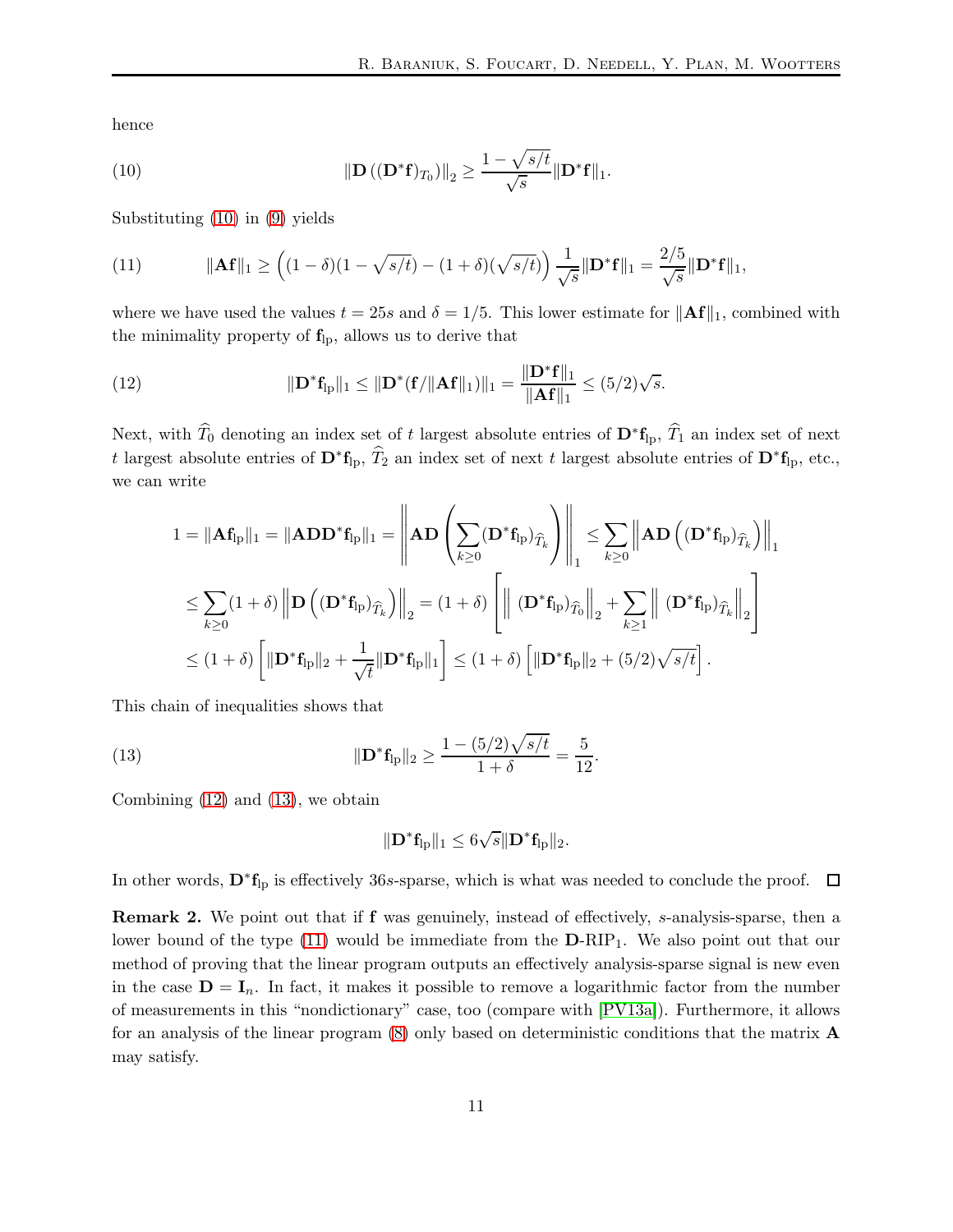## 3.2 Hard thresholding

Given a signal  $f \in \mathbb{R}^n$  observed via  $y = sgn(\mathbf{A}f)$ , the hard thresholding scheme we consider here consists in constructing a signal  $\mathbf{f}_{\mathrm{ht}} \in \mathbb{R}^n$  as

(14) 
$$
\mathbf{f}_{\text{ht}} = \mathbf{Dz}, \qquad \text{where } \mathbf{z} := H_t(\mathbf{D}^* \mathbf{A}^* \mathbf{y}).
$$

Our recovery result holds for s-synthesis sparse signals that are also effectively  $\kappa s$ -analysis-sparse for some  $\kappa \geq 1$  (we discussed in the introduction some choices of dictionaries **D** making this happen).

<span id="page-12-4"></span>**Theorem 7.** If  $A \in \mathbb{R}^{m \times n}$  satisfies **D**-SPEP $(s+t, \varepsilon/8)$ ,  $t = \lceil 16\varepsilon^{-2} \kappa s \rceil$ , then any s-synthesis-sparse signal  $f \in D(\Sigma_s^N)$  with  $D^*f \in \Sigma_{\kappa s}^{N,\text{eff}}$  observed via  $y = \text{sgn}(Af)$  is directionally approximated by the output  $f_{ht}$  of the hard thresholding [\(14\)](#page-12-0) with error

<span id="page-12-0"></span>
$$
\left\|\frac{\mathbf{f}}{\|\mathbf{f}\|_2}-\frac{\mathbf{f}_{ht}}{\|\mathbf{f}_{ht}\|_2}\right\|_2\leq \varepsilon.
$$

*Proof.* We assume without loss of generality that  $\|\mathbf{f}\|_2 = 1$ . Let  $T = T_0$  denote an index set of t largest absolute entries of D<sup>\*</sup>f,  $T_1$  an index set of next t largest absolute entries of D<sup>\*</sup>f,  $T_2$  an index set of next t largest absolute entries of  $\mathbf{D}^* \mathbf{f}$ , etc.. We start by noticing that **z** is a better t-sparse approximation to  $\mathbf{D}^* \mathbf{A}^* \mathbf{y} = \mathbf{D}^* \mathbf{A}^*$ sgn $(\mathbf{A} \mathbf{f})$  than  $[\mathbf{D}^* \mathbf{f}]_T$ , so we can write

$$
\|\mathbf{D}^*\mathbf{A}^*\mathrm{sgn}(\mathbf{A}\mathbf{f})-\mathbf{z}\|_2^2 \leq \|\mathbf{D}^*\mathbf{A}^*\mathrm{sgn}(\mathbf{A}\mathbf{f}) - [\mathbf{D}^*\mathbf{f}]_T\|_2^2,
$$

i.e.,

$$
\|(\mathbf{D}^* \mathbf{f} - \mathbf{z}) - (\mathbf{D}^* \mathbf{f} - \mathbf{D}^* \mathbf{A}^* \text{sgn}(\mathbf{A} \mathbf{f}))\|_2^2 \le \|(\mathbf{D}^* \mathbf{f} - \mathbf{D}^* \mathbf{A}^* \text{sgn}(\mathbf{A} \mathbf{f})) - [\mathbf{D}^* \mathbf{f}]_{\overline{T}}\|_2^2.
$$

Expanding the squares and rearranging gives

<span id="page-12-2"></span>(15) 
$$
\|\mathbf{D}^*\mathbf{f} - \mathbf{z}\|_2^2 \leq 2\langle \mathbf{D}^*\mathbf{f} - \mathbf{z}, \mathbf{D}^*\mathbf{f} - \mathbf{D}^*\mathbf{A}^*\text{sgn}(\mathbf{A}\mathbf{f})\rangle
$$

<span id="page-12-3"></span>(16) 
$$
-2\langle[\mathbf{D}^*\mathbf{f}]_{\overline{T}}, \mathbf{D}^*\mathbf{f}-\mathbf{D}^*\mathbf{A}^*\mathrm{sgn}(\mathbf{A}\mathbf{f})\rangle
$$

<span id="page-12-1"></span>
$$
+ \|\left[\mathbf{D}^*\mathbf{f}\right]_{\overline{T}}\|_2^2.
$$

To bound [\(17\)](#page-12-1), we invoke [\[FR13,](#page-23-2) Theorem 2.5] and the effective analysis-sparsity of f to derive

$$
\|[\mathbf{D}^* \mathbf{f}]_{\overline{T}}\|_2^2 \le \frac{1}{4t} \|\mathbf{D}^* \mathbf{f}\|_1^2 \le \frac{\kappa s}{4t} \|\mathbf{D}^* \mathbf{f}\|_2^2 = \frac{\kappa s}{4t} \|\mathbf{f}\|_2^2 = \frac{\kappa s}{4t}.
$$

To bound [\(15\)](#page-12-2) in absolute value, we notice that it can be written as

$$
\begin{aligned} 2|\langle \mathbf{D}\mathbf{D}^*\mathbf{f}-\mathbf{D}\mathbf{z},\mathbf{f}-\mathbf{A}^*\text{sgn}(\mathbf{A}\mathbf{f})\rangle| &= 2|\langle \mathbf{f}-\mathbf{f}_{\text{ht}},\mathbf{f}-\mathbf{A}^*\text{sgn}(\mathbf{A}\mathbf{f})\rangle| \\ &= 2|\langle \mathbf{f}-\mathbf{f}_{\text{ht}},\mathbf{f}\rangle-\langle \mathbf{A}(\mathbf{f}-\mathbf{f}_{\text{ht}}),\text{sgn}(\mathbf{A}\mathbf{f})\rangle| \leq 2\varepsilon'\|\mathbf{f}-\mathbf{f}_{\text{ht}}\|_2, \end{aligned}
$$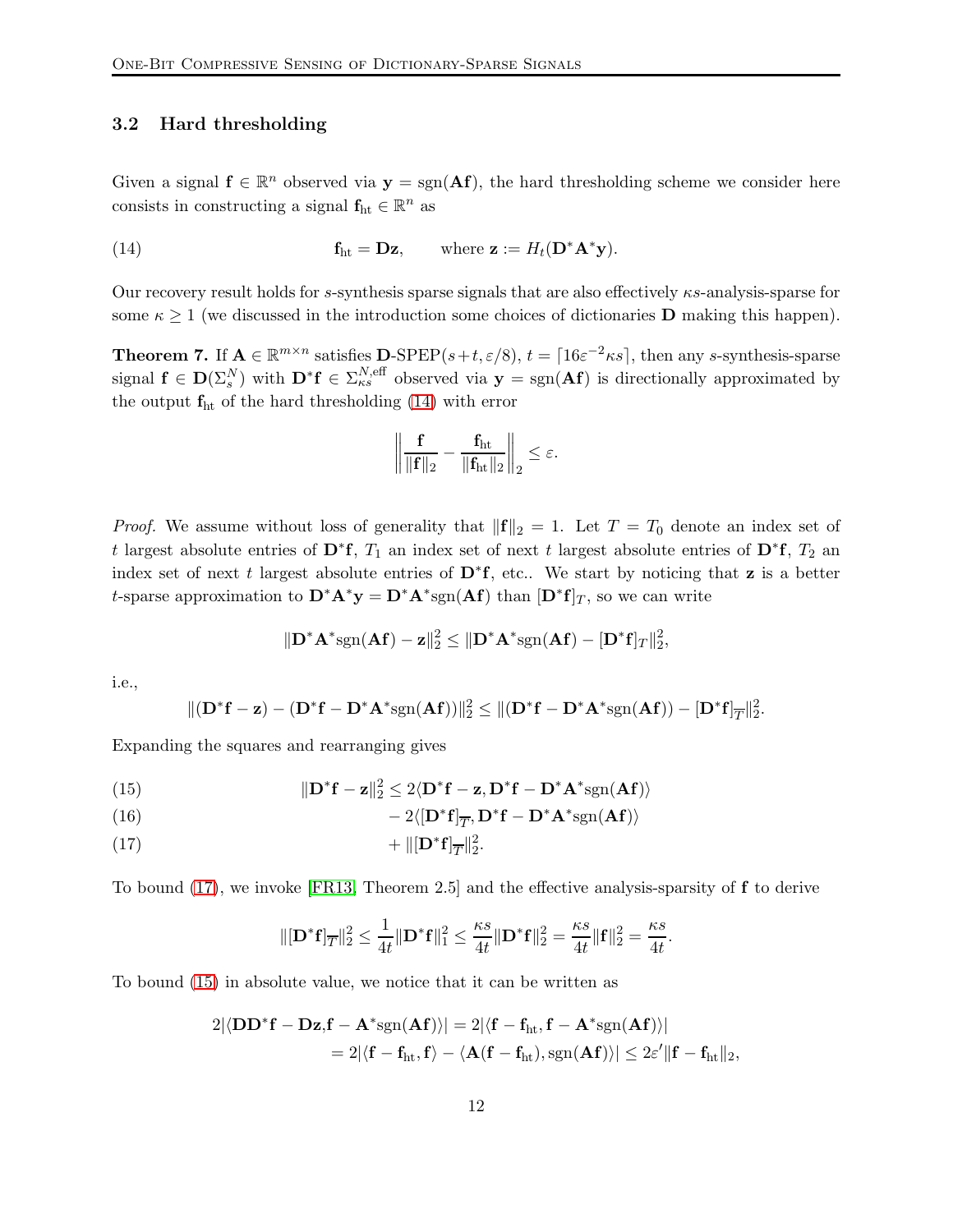where the last step followed from **D**-SPEP $(s + t, \varepsilon')$ ,  $\varepsilon' := \varepsilon/8$ . Finally, [\(16\)](#page-12-3) can be bounded in absolute value by

$$
2\sum_{k\geq 1} |\langle [\mathbf{D}^* \mathbf{f}]_{T_k}, \mathbf{D}^* (\mathbf{f} - \mathbf{A}^* \text{sgn}(\mathbf{A} \mathbf{f})) \rangle| = 2\sum_{k\geq 1} |\langle \mathbf{D}([\mathbf{D}^* \mathbf{f}]_{T_k}), \mathbf{f} - \mathbf{A}^* \text{sgn}(\mathbf{A} \mathbf{f}) \rangle|
$$
  
\n
$$
= 2\sum_{k\geq 1} |\langle \mathbf{D}([\mathbf{D}^* \mathbf{f}]_{T_k}), \mathbf{f} \rangle - \langle \mathbf{A}(\mathbf{D}([\mathbf{D}^* \mathbf{f}]_{T_k})), \text{sgn}(\mathbf{A} \mathbf{f}) \rangle| \leq 2\sum_{k\geq 1} \varepsilon' \|\mathbf{D}([\mathbf{D}^* \mathbf{f}]_{T_k})\|_2
$$
  
\n
$$
\leq 2\varepsilon' \sum_{k\geq 1} \|[\mathbf{D}^* \mathbf{f}]_{T_k}\|_2 \leq 2\varepsilon' \sum_{k\geq 1} \frac{\|[\mathbf{D}^* \mathbf{f}]_{T_{k-1}}\|_1}{\sqrt{t}} \leq 2\varepsilon' \frac{\|\mathbf{D}^* \mathbf{f}\|_1}{\sqrt{t}} \leq 2\varepsilon' \frac{\sqrt{\kappa s} \|\mathbf{D}^* \mathbf{f}\|_2}{\sqrt{t}} = 2\varepsilon' \sqrt{\frac{\kappa s}{t}}.
$$

Putting everything together, we obtain

$$
\|\mathbf{D}^*\mathbf{f} - \mathbf{z}\|_2^2 \le 2\varepsilon' \|\mathbf{f} - \mathbf{f}_{\text{ht}}\|_2 + 2\varepsilon' \sqrt{\frac{\kappa s}{t}} + \frac{\kappa s}{4t}.
$$

In view of  $\|\mathbf{f} - \mathbf{f}_{\text{ht}}\|_2 = \|\mathbf{D}(\mathbf{D}^*\mathbf{f} - \mathbf{z})\|_2 \leq \|\mathbf{D}^*\mathbf{f} - \mathbf{z}\|_2$ , it follows that

$$
\|\mathbf{f} - \mathbf{f}_{\text{ht}}\|_{2}^{2} \leq 2\varepsilon' \|\mathbf{f} - \mathbf{f}_{\text{ht}}\|_{2} + 2\varepsilon' \sqrt{\frac{\kappa s}{t}} + \frac{\kappa s}{4t}, \quad \text{i.e., } (\|\mathbf{f} - \mathbf{f}_{\text{ht}}\|_{2} - \varepsilon')^{2} \leq \varepsilon'^{2} + 2\varepsilon' \sqrt{\frac{\kappa s}{t}} + \frac{\kappa s}{4t} \leq \left(\varepsilon' + \sqrt{\frac{\kappa s}{t}}\right)^{2}.
$$

This implies that

$$
\|\mathbf{f} - \mathbf{f}_{\text{ht}}\|_2 \leq 2\varepsilon' + \sqrt{\frac{\kappa s}{t}}.
$$

Finally, since  $f_{\text{ht}}/||f_{\text{ht}}||_2$  is the best  $\ell_2$ -normalized approximation to  $f_{\text{ht}}$ , we conclude that

$$
\left\| \mathbf{f} - \frac{\mathbf{f}_{\text{ht}}}{\|\mathbf{f}_{\text{ht}}\|_2} \right\|_2 \leq \| \mathbf{f} - \mathbf{f}_{\text{ht}}\|_2 + \left\| \mathbf{f}_{\text{ht}} - \frac{\mathbf{f}_{\text{ht}}}{\|\mathbf{f}_{\text{ht}}\|_2} \right\|_2 \leq 2 \| \mathbf{f} - \mathbf{f}_{\text{ht}}\|_2 \leq 4\epsilon' + 2\sqrt{\frac{\kappa s}{t}}.
$$

<span id="page-13-0"></span>The announced result follows from our choices of t and  $\varepsilon'$ .

## 4 Signal estimation: direction and magnitude

Since information of the type  $y_i = \text{sgn} \langle \mathbf{a}_i, \mathbf{f} \rangle$  can at best allow one to estimate the direction of a signal  $f \in \mathbb{R}^n$ , we consider in this section information of the type

$$
y_i = sgn(\langle \mathbf{a}_i, \mathbf{f} \rangle - \tau_i), \qquad i = 1, \ldots, m,
$$

for some thresholds  $\tau_1, \ldots, \tau_m$  introduced before quantization. In the rest of this section, we give three methods for recovering f in its entirety. The first one is based on linear programming, the second one on second-order code programming, and the last one on hard thresholding.

We are going to show that using these algorithms, one can estimate both the direction and the magnitude of dictionary-sparse signal  $f \in \mathbb{R}^n$  given a prior magnitude bound such as  $||f||_2 \leq r$ .

 $\Box$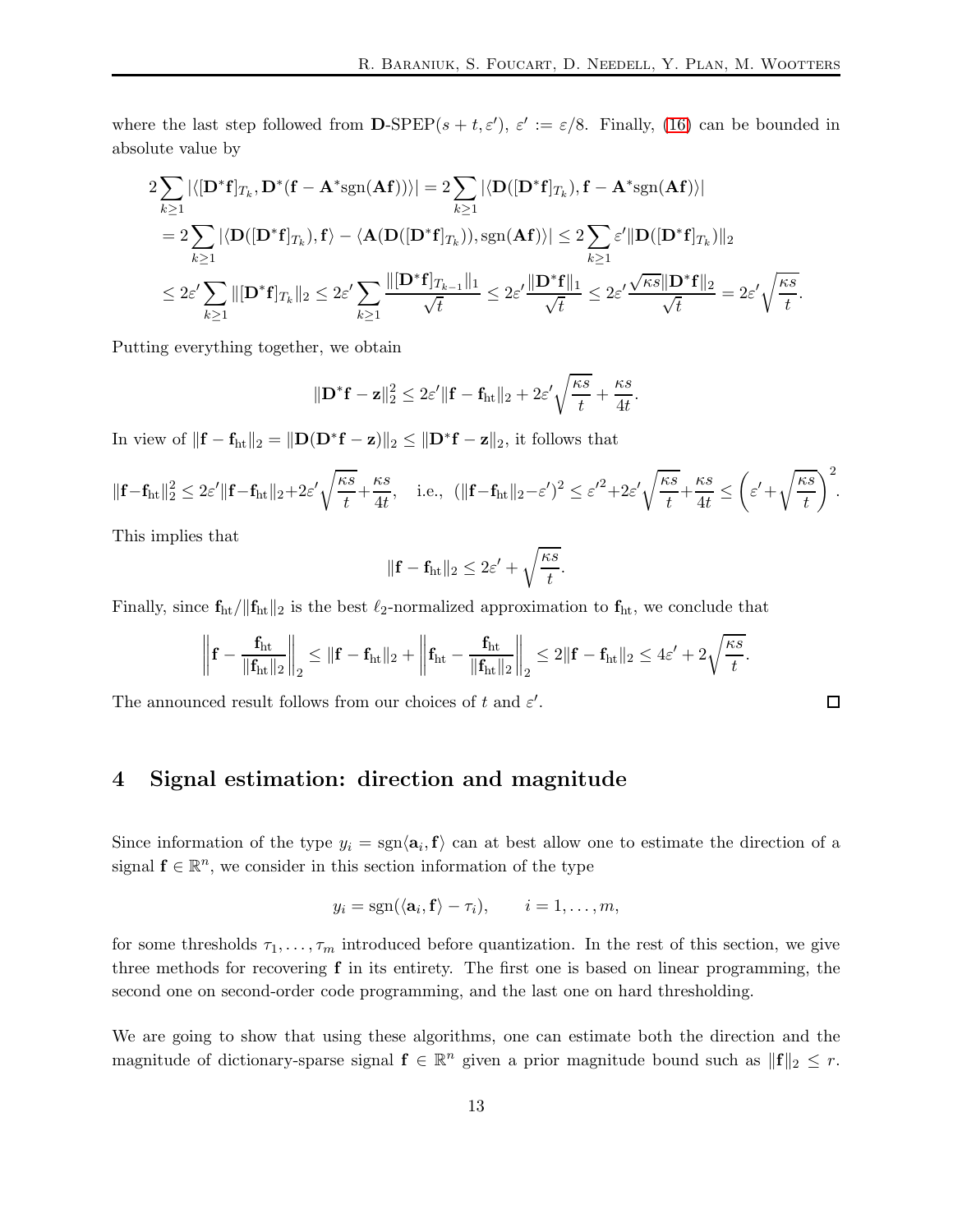We simply rely on the previous results by "lifting" the situation from  $\mathbb{R}^n$  to  $\mathbb{R}^{n+1}$ , in view of the observation that  $y = sgn(Af - \tau)$  can be interpreted as

$$
\mathbf{y} = \text{sgn}(\widetilde{\mathbf{A}}\widetilde{\mathbf{f}}), \quad \text{where} \quad \widetilde{\mathbf{A}} := \left[\begin{array}{c} -\tau_1/c \\ \mathbf{A} \end{array}\right] \begin{array}{c} -\tau_1/c \\ \vdots \\ -\tau_m/c \end{array} \in \mathbb{R}^{m \times (n+1)}, \quad \widetilde{\mathbf{f}} := \left[\begin{array}{c} \mathbf{f} \\ c \end{array}\right] \in \mathbb{R}^{n+1}.
$$

The following lemma will be equally useful when dealing with linear programming, second-order cone programming, or with hard thresholding schemes.

<span id="page-14-1"></span>**Lemma 8.** For  $\widetilde{\mathbf{f}}, \widetilde{\mathbf{g}} \in \mathbb{R}^{n+1}$  written as

$$
\widetilde{\mathbf{f}} := \begin{bmatrix} \mathbf{f}_{[n]} \\ f_{n+1} \end{bmatrix} \quad \text{and} \quad \widetilde{\mathbf{g}} =: \begin{bmatrix} \mathbf{g}_{[n]} \\ g_{n+1} \end{bmatrix}
$$

with  $\widetilde{\mathbf{f}}_{[n]}, \widetilde{\mathbf{g}}_{[n]} \in \mathbb{R}^n$  and with  $f_{n+1} \neq 0$ ,  $g_{n+1} \neq 0$ , one has

$$
\left\|\frac{\mathbf{f}_{[n]}}{f_{n+1}}-\frac{\mathbf{g}_{[n]}}{g_{n+1}}\right\|_2 \leq \frac{\|\widetilde{\mathbf{f}}\|_2\|\widetilde{\mathbf{g}}\|_2}{|f_{n+1}||g_{n+1}|}\left\|\frac{\widetilde{\mathbf{f}}}{\|\widetilde{\mathbf{f}}\|_2}-\frac{\widetilde{\mathbf{g}}}{\|\widetilde{\mathbf{g}}\|_2}\right\|_2.
$$

*Proof.* By using the triangle inequality in  $\mathbb{R}^n$  and Cauchy–Schwarz inequality in  $\mathbb{R}^2$ , we can write

$$
\left\| \frac{\mathbf{f}_{[n]}}{f_{n+1}} - \frac{\mathbf{g}_{[n]}}{g_{n+1}} \right\|_{2} = \left\| \widetilde{\mathbf{f}} \right\|_{2} \left\| \frac{1/f_{n+1}}{\left\| \widetilde{\mathbf{f}} \right\|_{2}} \mathbf{f}_{[n]} - \frac{1/g_{n+1}}{\left\| \widetilde{\mathbf{f}} \right\|_{2}} \mathbf{g}_{[n]} \right\|_{2} \n\leq \left\| \widetilde{\mathbf{f}} \right\|_{2} \left( \frac{1}{f_{n+1}} \left\| \frac{\mathbf{f}_{[n]}}{\left\| \widetilde{\mathbf{f}} \right\|_{2}} - \frac{\mathbf{g}_{[n]}}{\left\| \widetilde{\mathbf{g}} \right\|_{2}} \right\|_{2} + \left\| \frac{1/g_{n+1}}{\left\| \widetilde{\mathbf{f}} \right\|_{2}} - \frac{1/f_{n+1}}{\left\| \widetilde{\mathbf{g}} \right\|_{2}} \right\| \mathbf{g}_{[n]} \right\|_{2} \right) \n= \left\| \widetilde{\mathbf{f}} \right\|_{2} \left( \frac{1}{f_{n+1}} \left\| \frac{\mathbf{f}_{[n]}}{\left\| \widetilde{\mathbf{f}} \right\|_{2}} - \frac{\mathbf{g}_{[n]}}{\left\| \widetilde{\mathbf{g}} \right\|_{2}} \right\|_{2} + \frac{\left\| \mathbf{g}_{[n]}\right\|_{2}}{\left\| f_{n+1} \right\| \left\| \widetilde{\mathbf{f}} \right\|_{2}} - \frac{g_{n+1}}{\left\| \widetilde{\mathbf{g}} \right\|_{2}} \right) \right) \n\leq \left\| \widetilde{\mathbf{f}} \right\|_{2} \left[ \frac{1}{|f_{n+1}|^{2}} + \frac{\left\| \mathbf{g}_{[n]}\right\|_{2}^{2}}{\left\| f_{n+1} \right\|^{2} \left\| g_{n+1} \right|^{2}} \right]^{1/2} \left\| \frac{\mathbf{f}_{[n]}}{\left\| \widetilde{\mathbf{f}} \right\|_{2}} - \frac{\mathbf{g}_{[n]}}{\left\| \widetilde{\
$$

which is the announced result.

#### $\Box$

## 4.1 Linear programming

Given a signal  $f \in \mathbb{R}^n$  observed via  $y = sgn(\mathbf{A}f - \tau)$  with  $\tau_1, \ldots, \tau_m \sim \mathcal{N}(0, \sigma^2)$ , the optimization scheme we consider here consists in outputting the signal

<span id="page-14-0"></span>(18) 
$$
\mathbf{f}_{\text{LP}} = \frac{\sigma}{\hat{u}} \mathbf{\hat{h}} \in \mathbb{R}^n,
$$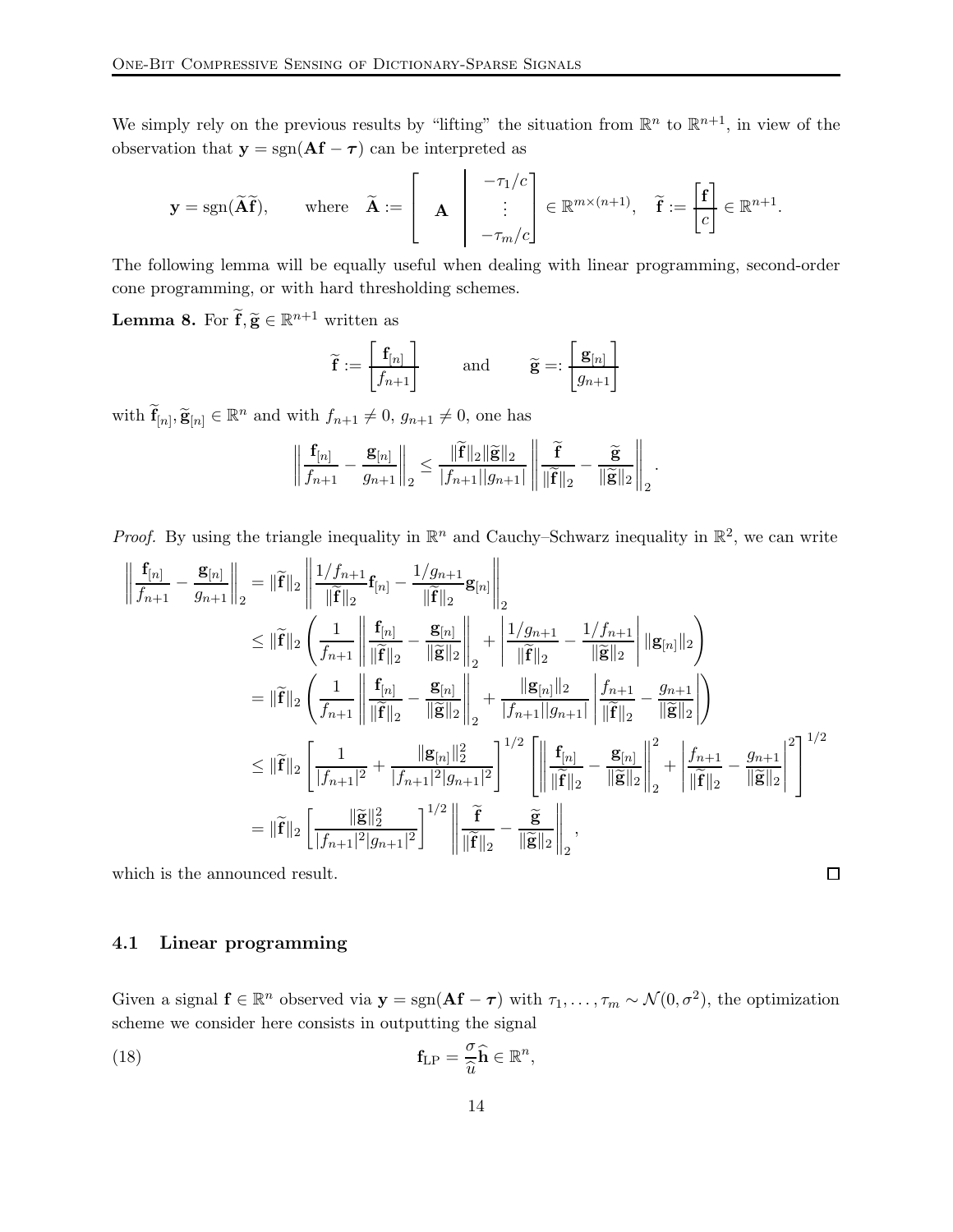where  $\widehat{\mathbf{h}} \in \mathbb{R}^n$  and  $\widehat{u} \in \mathbb{R}$  are solutions of

<span id="page-15-0"></span>(19) minimize 
$$
\|\mathbf{D}^*\mathbf{h}\|_1 + |u|
$$
 subject to  $\text{sgn}(\mathbf{A}\mathbf{h} - u\boldsymbol{\tau}/\sigma) = \mathbf{y}$ ,  $\|\mathbf{A}\mathbf{h} - u\boldsymbol{\tau}/\sigma\|_1 = 1$ .

**Theorem 9.** Let  $\varepsilon, r, \sigma > 0$ , let  $m \ge C(r/\sigma + \sigma/r)^{6}\varepsilon^{-6}s\ln(eN/s)$ , and let  $\mathbf{A} \in \mathbb{R}^{m \times n}$  be populated by independent standard normal random variables. Furthermore, let  $\tau_1, \ldots, \tau_m$  be independent normal random variables with mean zero and variance  $\sigma^2$  that are also independent from the entries of **A**. Then, with failure probability at most  $\gamma \exp(-cm\varepsilon^2 r^2 \sigma^2/(r^2 + \sigma^2)^2)$ , any effectively s-analysis sparse  $f \in \mathbb{R}^n$  satisfying  $||f||_2 \leq r$  and observed via  $y = sgn(\mathbf{A}f - \tau)$  is approximated by  $f_{LP}$  given in [\(18\)](#page-14-0) with error

$$
\left\|\mathbf{f} - \mathbf{f}_{\text{LP}}\right\|_2 \leq \varepsilon r.
$$

*Proof.* Let us introduce the "lifted" signal  $\tilde{\mathbf{f}} \in \mathbb{R}^{n+1}$ , the "lifted" tight frame  $\tilde{\mathbf{D}} \in \mathbb{R}^{(n+1)\times(N+1)}$ , and the "lifted" measurement matrix  $\widetilde{\mathbf{A}} \in \mathbb{R}^{m \times (N+1)}$  defined as

<span id="page-15-1"></span>(20) 
$$
\widetilde{\mathbf{f}} := \begin{bmatrix} \mathbf{f} \\ \sigma \end{bmatrix}, \qquad \widetilde{\mathbf{D}} := \begin{bmatrix} \mathbf{D} & \mathbf{0} \\ \mathbf{0} & 1 \end{bmatrix}, \qquad \widetilde{\mathbf{A}} := \begin{bmatrix} \mathbf{A} & -\tau_1/\sigma \\ \mathbf{A} & \vdots \\ -\tau_m/\sigma \end{bmatrix}.
$$

First, we observe that  $\tilde{\mathbf{f}}$  is effectively  $(s+1)$ -analysis-sparse (relative to  $\tilde{\mathbf{D}}$ ), since  $\tilde{\mathbf{D}}^*\tilde{\mathbf{f}}$  =  $[D^*f$ σ 1 , hence

$$
\frac{\|\widetilde{\mathbf{D}}^*\widetilde{\mathbf{f}}\|_1}{\|\widetilde{\mathbf{D}}^*\widetilde{\mathbf{f}}\|_2} = \frac{\|\mathbf{D}^*\mathbf{f}\|_1 + \sigma}{\sqrt{\|\mathbf{D}^*\mathbf{f}\|_2^2 + \sigma^2}} \le \frac{\sqrt{s}\|\mathbf{D}^*\mathbf{f}\|_2 + \sigma}{\sqrt{\|\mathbf{D}^*\mathbf{f}\|_2^2 + \sigma^2}} \le \sqrt{s+1}.
$$

Next, we observe that the matrix  $\widetilde{\mathbf{A}} \in \mathbb{R}^{m \times (n+1)}$ , populated by independent standard normal random variables, satisfies  $\widetilde{\mathbf{D}}$ -TES(36(s + 1),  $\varepsilon'$ ),  $\varepsilon' := \frac{r\sigma}{2(r^2 + 1)}$  $\frac{1}{2(r^2 + \sigma^2)}\varepsilon$ , and **D**-RIP<sub>1</sub>(25(s + 1), 1/5) with failure probability at most  $\gamma \exp(-c m \varepsilon'^2) + \gamma' \exp(-c' m) \leq \gamma'' \exp(-c' m \varepsilon^2 r^2 \sigma^2/(r^2 + \sigma^2)^2),$ since  $m \geq C \varepsilon^{r-6} (s+1) \ln(eN/(s+1))$  and  $m \geq C(1/5)^{-7} (s+1) \ln(eN/(s+1))$  are ensured by our assumption on m. Finally, we observe that  $y = sgn(\widetilde{Af})$  and that the optimization program [\(19\)](#page-15-0) reads

$$
\underset{\widetilde{\mathbf{h}} \in \mathbb{R}^{n+1}}{\text{minimize}} \|\widetilde{\mathbf{D}}^*\widetilde{\mathbf{h}}\|_1 \qquad \text{subject to} \quad \text{sgn}(\widetilde{\mathbf{A}}\widetilde{\mathbf{h}}) = \mathbf{y}, \quad \|\widetilde{\mathbf{A}}\widetilde{\mathbf{h}}\|_1 = 1.
$$
\n
$$
\text{Denoting its solution as } \widetilde{\mathbf{g}} = \frac{\mathbf{g}_{[n]}}{g_{n+1}} = \frac{\widehat{\mathbf{h}}}{\widehat{u}} \in \mathbb{R}^{n+1}, \text{ Theorem 6 implies that}
$$
\n
$$
\left\|\frac{\widetilde{\mathbf{f}}}{\|\widetilde{\mathbf{f}}\|_2} - \frac{\widetilde{\mathbf{g}}}{\|\widetilde{\mathbf{g}}\|_2}\right\|_2 \le \varepsilon'.
$$

In particular, looking at the last coordinate, this inequality yields

$$
\left|\frac{\sigma}{\|\widetilde{\mathbf{f}}\|_2} - \frac{g_{n+1}}{\|\widetilde{\mathbf{g}}\|_2}\right| \le \varepsilon', \qquad \text{hence} \qquad \frac{|g_{n+1}|}{\|\widetilde{\mathbf{g}}\|_2} \ge \frac{\sigma}{\|\widetilde{\mathbf{f}}\|_2} - \varepsilon' \ge \frac{\sigma}{\sqrt{r^2 + \sigma^2}} - \frac{\sigma}{2\sqrt{r^2 + \sigma^2}} = \frac{\sigma}{2\sqrt{r^2 + \sigma^2}}.
$$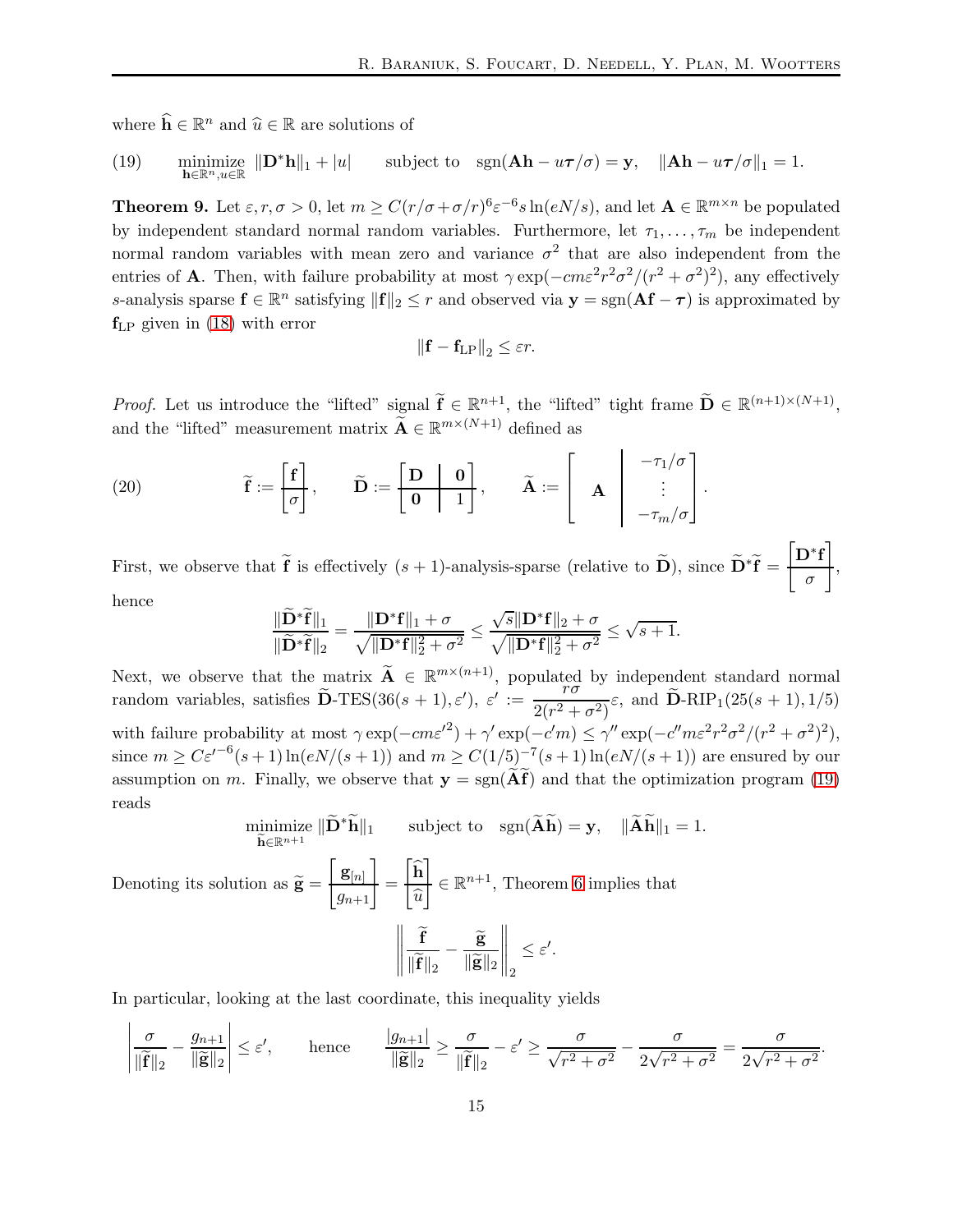In turn, applying Lemma [8](#page-14-1) while taking  $f = f_{[n]}$  and  $f_{LP} = (\sigma/g_{n+1})g_{[n]}$  into consideration gives

$$
\left\|\frac{\mathbf{f}}{\sigma} - \frac{\mathbf{f}_{\text{LP}}}{\sigma}\right\|_2 \le \frac{\|\widetilde{\mathbf{f}}\|_2}{\sigma} \frac{\|\widetilde{\mathbf{g}}\|_2}{|g_{n+1}|} \varepsilon' \le \frac{\|\widetilde{\mathbf{f}}\|_2}{\sigma} \frac{2\sqrt{r^2 + \sigma^2}}{\sigma} \frac{r\sigma}{2(r^2 + \sigma^2)} \varepsilon = \frac{\|\widetilde{\mathbf{f}}\|_2}{\sigma} \frac{r}{\sqrt{r^2 + \sigma^2}} \varepsilon,
$$

so that

$$
\|\mathbf{f} - \mathbf{f}_{\text{LP}}\|_2 \le \|\widetilde{\mathbf{f}}\|_2 \frac{r}{\sqrt{r^2 + \sigma^2}} \varepsilon \le r\varepsilon.
$$

This establishes the announced result.

**Remark 3.** The recovery scheme  $(19)$  does not require an estimation of r to be run. The recovery scheme presented next does require such an estimation. Moreover, it is a second-order cone program instead of a simpler linear program. But it has one noticeable advantage, namely that it not only applies to signals satisfying  $\|\mathbf{D}^*\mathbf{f}\|_1 \leq \sqrt{s} \|\mathbf{D}^*\mathbf{f}\|_2$  and  $\|\mathbf{D}^*\mathbf{f}\|_2 \leq r$  but more generally to signals satisfying  $\|\mathbf{D}^*\mathbf{f}\|_1 \leq \sqrt{sr}$  and  $\|\mathbf{D}^*\mathbf{f}\|_2 \leq r$ . For both schemes, one needs  $\sigma$  to be of the same order as r for the results to become meaningful in terms of number of measurement and success probability. However, if r is only upper-estimated, then one could choose  $\sigma \geq r$  and obtain a weaker recovery error  $\|\mathbf{f} - \mathbf{f}\|_2 \leq \varepsilon \sigma$  with relevant number of measurement and success probability.

#### 4.2 Second-order cone programming

Given a signal  $f \in \mathbb{R}^n$  observed via  $y = sgn(\mathbf{A}f - \tau)$  with  $\tau_1, \ldots, \tau_m \sim \mathcal{N}(0, \sigma^2)$ , the optimization scheme we consider here consists in outputting the signal

<span id="page-16-0"></span>(21) 
$$
\mathbf{f}_{\mathrm{CP}} = \underset{\mathbf{h} \in \mathbb{R}^n}{\mathrm{argmin}} \quad \|\mathbf{D}^*\mathbf{h}\|_1 \qquad \text{subject to} \quad \mathrm{sgn}(\mathbf{A}\mathbf{h} - \boldsymbol{\tau}) = \mathbf{y}, \quad \|\mathbf{h}\|_2 \leq r.
$$

**Theorem 10.** Let  $\varepsilon, r, \sigma > 0$ , let  $m \ge C(r/\sigma + \sigma/r)^6 (r^2/\sigma^2 + 1) \varepsilon^{-6} s \ln(eN/s)$ , and let  $\mathbf{A} \in \mathbb{R}^{m \times n}$ be populated by independent standard normal random variables. Furthermore, let  $\tau_1, \ldots, \tau_m$  be independent normal random variables with mean zero and variance  $\sigma^2$  that are also independent from **A**. Then, with failure probability at most  $\gamma \exp(-c'm\varepsilon^2 r^2 \sigma^2/(r^2 + \sigma^2)^2)$ , any signal  $\mathbf{f} \in \mathbb{R}^n$ with  $||\mathbf{f}||_2 \leq r$ ,  $||\mathbf{D}^*\mathbf{f}||_1 \leq \sqrt{sr}$ , and observed via  $\mathbf{y} = \text{sgn}(\mathbf{A}\mathbf{f} - \boldsymbol{\tau})$  is approximated by  $\mathbf{f}_{\text{CP}}$  given in [\(21\)](#page-16-0) with error

$$
\left\|\mathbf{f} - \mathbf{f}_{\mathrm{CP}}\right\|_2 \leq \varepsilon r.
$$

*Proof.* We again use the notation [\(20\)](#page-15-1) introducing the "lifted" objects  $\tilde{f}$ ,  $\tilde{D}$ , and  $\tilde{A}$ . Moreover, we set  $\widetilde{\mathbf{g}} := \frac{\begin{bmatrix} \mathbf{f}_{\mathrm{CP}} \\ \sigma \end{bmatrix}}$ σ 1 . We claim that  $\tilde{\mathbf{f}}$  and  $\tilde{\mathbf{g}}$  are effectively s'-analysis-sparse,  $s' := (r^2/\sigma^2 + 1)(s + 1)$ . For  $\tilde{\mathbf{g}}$ , this indeed follows from  $\|\tilde{\mathbf{D}}^*\tilde{\mathbf{g}}\|_2 = \|\tilde{\mathbf{g}}\|_2 = \sqrt{\|\mathbf{f}_{\text{CP}}\|_2^2 + \sigma^2} \ge \sigma$  and

$$
\|\widetilde{\mathbf{D}}^*\widetilde{\mathbf{g}}\|_1 = \left\|\left[\frac{\mathbf{D}^*\mathbf{f}_{\mathrm{CP}}}{\sigma}\right]\right\|_1 = \|\mathbf{D}^*\mathbf{f}_{\mathrm{CP}}\|_1 + \sigma \le \|\mathbf{D}^*\mathbf{f}\|_1 + \sigma \le \sqrt{sr} + \sigma \le \sqrt{r^2 + \sigma^2}\sqrt{s+1}.
$$

 $\Box$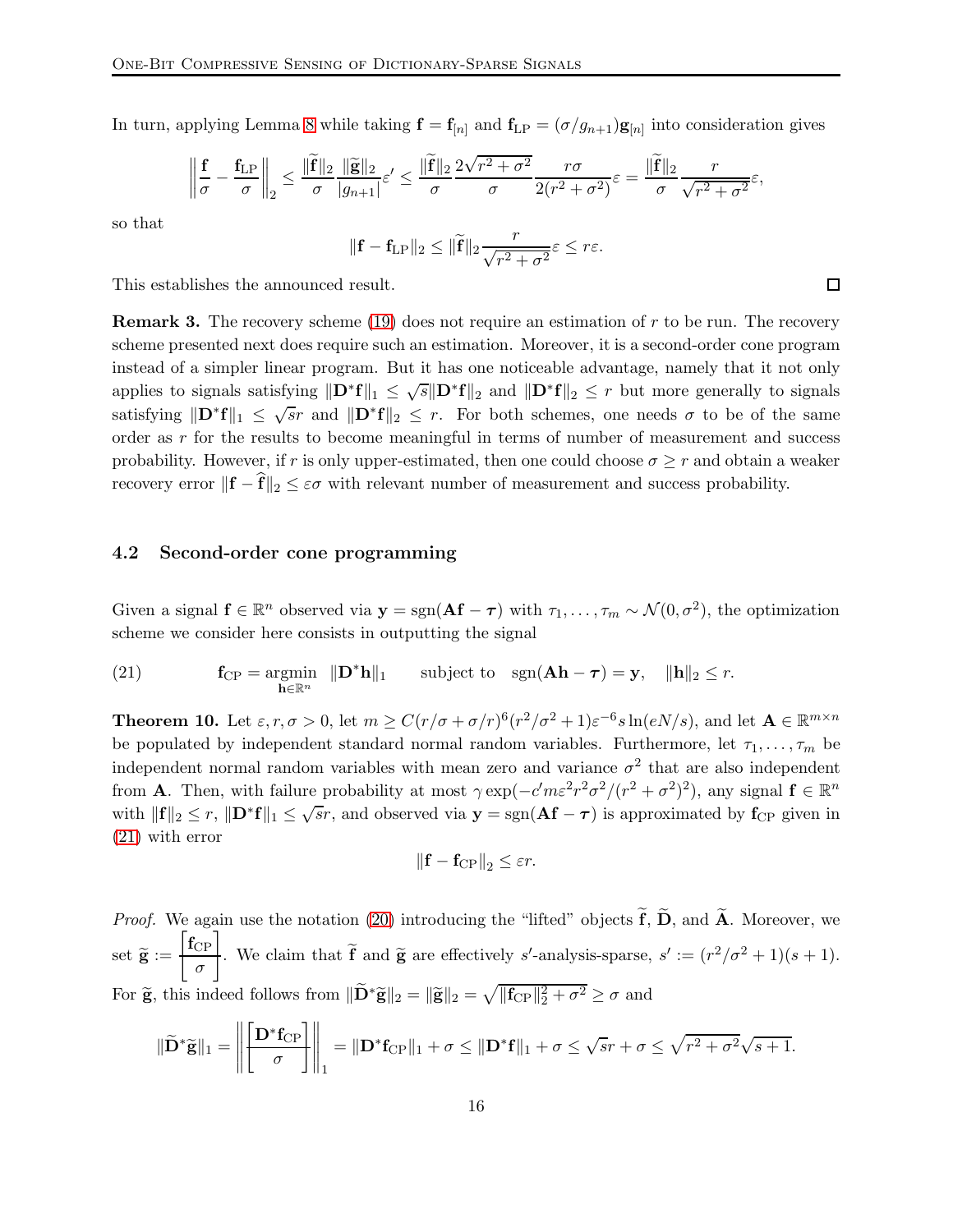We also notice that  $\widetilde{A}$  satisfies  $\widetilde{D}$ -TES(s',  $\varepsilon'$ ),  $\varepsilon' := \frac{r\sigma}{r^2 + 1}$  $\frac{1}{r^2 + \sigma^2} \varepsilon$ , with failure probability at most  $\gamma \exp(-c m \varepsilon^{2}) \leq \gamma \exp(-c' m \varepsilon^{2} r^{2} \sigma^{2} / (r^{2} + \sigma^{2})^{2}), \text{ since } m \geq C \varepsilon'^{-6} s' \ln(e N / s') \text{ is ensured by our }$ assumption on m. Finally, we observe that both  $\mathbf{f}/\|\mathbf{f}\|_2$  and  $\tilde{\mathbf{g}}/\|\tilde{\mathbf{g}}\|_2$  are  $\ell_2$ -normalized effectively s'-analysis-sparse and have the same sign observations  $sgn(\tilde{A}\tilde{f}) = sgn(\tilde{A}\tilde{g}) = y$ . Thus,

$$
\left\|\frac{\widetilde{\mathbf{f}}}{\|\widetilde{\mathbf{f}}\|_2} - \frac{\widetilde{\mathbf{g}}}{\|\widetilde{\mathbf{g}}\|_2}\right\|_2 \leq \varepsilon'.
$$

In view of Lemma [8,](#page-14-1) we derive

$$
\left\|\frac{\mathbf{f}}{\sigma} - \frac{\mathbf{f}_{\rm CP}}{\sigma}\right\|_2 \le \frac{r^2 + \sigma^2}{\sigma^2} \varepsilon', \qquad \text{hence} \qquad \|\mathbf{f} - \mathbf{f}_{\rm CP}\|_2 \le \frac{r^2 + \sigma^2}{\sigma} \varepsilon' = r\varepsilon.
$$

This establishes the announced result.

4.3 Hard thresholding

Given a signal  $f \in \mathbb{R}^N$  observed via  $y = sgn(Af - \tau)$  with  $\tau_1, \ldots, \tau_m \sim \mathcal{N}(0, \sigma^2)$ , the hard thresholding scheme we consider here consists in outputting the signal

<span id="page-17-0"></span>(22) 
$$
\mathbf{f}_{\text{HT}} = \frac{-\sigma^2}{\langle \boldsymbol{\tau}, \mathbf{y} \rangle} \mathbf{D} \mathbf{z}, \qquad \mathbf{z} = H_{t-1}(\mathbf{D}^* \mathbf{A}^* \mathbf{y}).
$$

**Theorem 11.** Let  $\varepsilon, r, \sigma > 0$ , let  $m \geq C\kappa (r/\sigma + \sigma/r)^9 \varepsilon^{-9} s \ln(eN/s)$ , and let  $\mathbf{A} \in \mathbb{R}^{m \times n}$  be populated by independent standard normal random variables. Furthermore, let  $\tau_1, \ldots, \tau_m$  be independent normal random variables with mean zero and variance  $\sigma^2$  that are also independent from the entries of **A**. Then, with failure probability at most  $\gamma \exp(-cm\epsilon^2 r^2 \sigma^2/(r^2 + \sigma^2)^2)$ , any s-synthesis sparse and effectively  $\kappa$ s-analysis sparse signal  $f \in \mathbb{R}^n$  satisfying  $||f||_2 \leq r$  and observed via  $\mathbf{y} = \text{sgn}(\mathbf{A}\mathbf{f} - \boldsymbol{\tau})$  is approximated by  $\mathbf{f}_{\text{HT}}$  given in [\(22\)](#page-17-0) for  $t := \lceil 16(\varepsilon'/8)^{-2} \kappa(s+1) \rceil$  with error

$$
\left\|\mathbf{f} - \mathbf{f}_{\mathrm{HT}}\right\|_2 \leq \varepsilon r.
$$

*Proof.* We again use the notation [\(20\)](#page-15-1) for the "lifted" objects  $\tilde{f}$ ,  $\tilde{D}$ , and  $\tilde{A}$ . First, we notice that  $\tilde{\mathbf{f}}$  is  $(s + 1)$ -synthesis sparse (relative to  $\tilde{\mathbf{D}}$ ), as well as effectively  $\kappa(s + 1)$ -analysis sparse, since  $\widetilde{\mathbf{D}}^*\widetilde{\mathbf{f}} =$  $\overline{D}$ <sup>\*</sup>f σ  $\tilde{1}$ satisfies  $\Vert \widetilde{\mathbf{D}}^*\widetilde{\mathbf{f}}\Vert_1$  $\|\bar{\mathbf{D}}^*\mathbf{f}\|_2$  $= \frac{\Vert \mathbf{D}^* \mathbf{f} \Vert_1 + \sigma}{\Vert \mathbf{D}^* \mathbf{f} \Vert_1}$  $\sqrt{\|\mathbf{D}^*\mathbf{f}\|_2^2 + \sigma^2}$  $\sqrt{\kappa s} \|\mathbf{D}^*\mathbf{f}\|_2 + \sigma$  $\sqrt{\|\mathbf{D}^*\mathbf{f}\|^2_2 + \sigma^2}$  $\sqrt{\kappa s + 1} \leq \sqrt{\kappa (s + 1)}.$ 

Next, we observe that the matrix **A**, populated by independent standard normal random variables, satisfies  $\widetilde{\mathbf{D}}$ -SPEP $(s+1+t,\varepsilon'/8), \varepsilon' := \frac{r\sigma}{2(r^2+t^2)}$  $\frac{r\sigma}{2(r^2+\sigma^2)}\varepsilon$ , with failure probability at most  $\gamma \exp(-c m \varepsilon'^2 r^2)$ ,

 $\Box$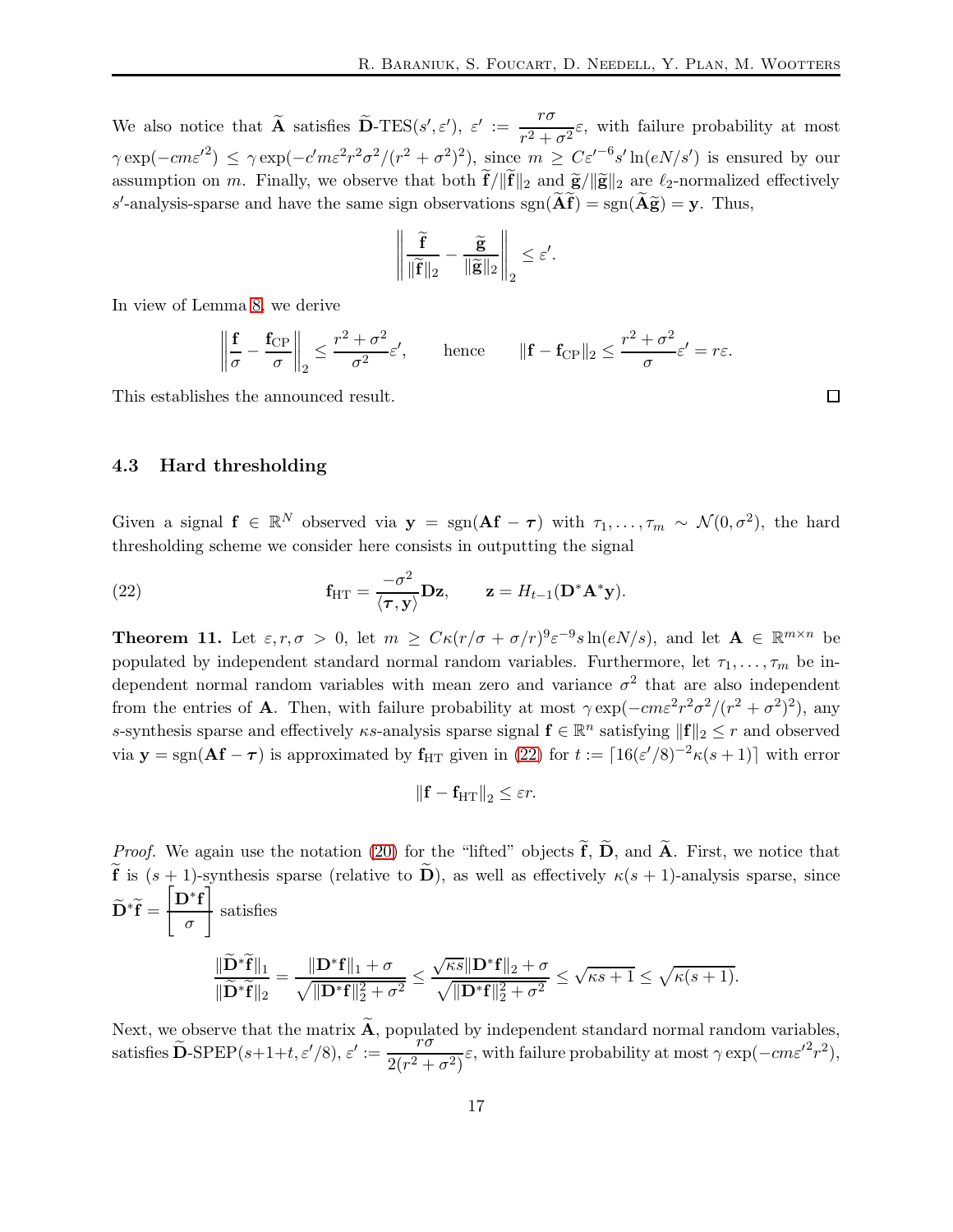since  $m \geq C(\varepsilon' / 8)^{-7} (s+1+t) \ln(e(N+1)/(s+1+t))$  is ensured by our assumption on m. Finally, since  $y = sgn(\tilde{A}\tilde{f})$ , Theorem [7](#page-12-4) implies that

$$
\left\| \frac{\widetilde{\mathbf{f}}}{\|\widetilde{\mathbf{f}}\|_2} - \frac{\widetilde{\mathbf{g}}}{\|\widetilde{\mathbf{g}}\|_2} \right\|_2 \leq \varepsilon'
$$

,

where  $\widetilde{\mathbf{g}} \in \mathbb{R}^{n+1}$  is the output of the "lifted" hard thresholding scheme. i.e.,

$$
\widetilde{\mathbf{g}} = \widetilde{\mathbf{D}} \widetilde{\mathbf{z}}, \qquad \widetilde{\mathbf{z}} = H_t(\widetilde{\mathbf{D}}^* \widetilde{\mathbf{A}}^* \mathbf{y}),
$$

In particular, looking at the last coordinate, this inequality yields

<span id="page-18-1"></span>
$$
(23) \quad \left|\frac{\sigma}{\|\widetilde{\mathbf{f}}\|_{2}} - \frac{g_{n+1}}{\|\widetilde{\mathbf{g}}\|_{2}}\right| \leq \varepsilon', \quad \text{hence} \quad \frac{|g_{n+1}|}{\|\widetilde{\mathbf{g}}\|_{2}} \geq \frac{\sigma}{\|\widetilde{\mathbf{f}}\|_{2}} - \varepsilon' \geq \frac{\sigma}{\sqrt{r^{2} + \sigma^{2}}} - \frac{\sigma}{2\sqrt{r^{2} + \sigma^{2}}} = \frac{\sigma}{2\sqrt{r^{2} + \sigma^{2}}}.
$$

Now let us also observe that

$$
\widetilde{\mathbf{z}} = H_t \left( \left[ \frac{\mathbf{D}^* \mathbf{A}^* \mathbf{y}}{-\langle \tau, \mathbf{y} \rangle / \sigma} \right] \right) = \begin{cases} H_t(\mathbf{D}^* \mathbf{A}^* \mathbf{y}) \\ \text{or} \\ \left[ \frac{H_{t-1}(\mathbf{D}^* \mathbf{A}^* \mathbf{y})}{-\langle \tau, \mathbf{y} \rangle / \sigma} \right], \end{cases} \text{ hence } \widetilde{\mathbf{g}} = \widetilde{\mathbf{D}} \widetilde{\mathbf{z}} = \begin{cases} \mathbf{D}(H_t(\mathbf{D}^* \mathbf{A}^* \mathbf{y})) \\ \text{or} \\ \left[ \frac{\mathbf{D}(H_{t-1}(\mathbf{D}^* \mathbf{A}^* \mathbf{y}))}{-\langle \tau, \mathbf{y} \rangle / \sigma} \right]. \end{cases}
$$

In view of [\(23\)](#page-18-1), the latter option prevails. It is then apparent that  $f_{HT} = \sigma g_{[n]}/g_{n+1}$ . Lemma [8](#page-14-1) gives

$$
\left\|\frac{\mathbf{f}}{\sigma} - \frac{\mathbf{f}_{\mathrm{HT}}}{\sigma}\right\|_2 \le \frac{\|\widetilde{\mathbf{f}}\|_2}{\sigma} \frac{\|\widetilde{\mathbf{g}}\|_2}{|g_{n+1}|} \varepsilon' \le \frac{\|\widetilde{\mathbf{f}}\|_2}{\sigma} \frac{2\sqrt{r^2 + \sigma^2}}{\sigma} \frac{r\sigma}{2(r^2 + \sigma^2)} \varepsilon = \frac{\|\widetilde{\mathbf{f}}\|_2}{\sigma} \frac{r}{\sqrt{r^2 + \sigma^2}} \varepsilon,
$$

so that

$$
\|\mathbf{f} - \mathbf{f}_{\text{HT}}\|_2 \le \|\widetilde{\mathbf{f}}\|_2 \frac{r}{\sqrt{r^2 + \sigma^2}} \varepsilon \le r\varepsilon.
$$

<span id="page-18-0"></span>This establishes the announced result.

# 5 Postponed proofs and further remarks

This final section contains the theoretical justification of the technical properties underlying our results, followed by a few points of discussion around them.

## 5.1 Proof of D-SPEP

The Gaussian width turns out to be a useful tool in our proofs. For a set  $K \subseteq \mathbb{R}^n$ , it is defined by

$$
w(K) = \mathbb{E}\left[\sup_{\mathbf{f}\in K} \langle \mathbf{f}, \mathbf{g} \rangle\right], \qquad \mathbf{g} \in \mathbb{R}^n \text{ is a standard normal random vector.}
$$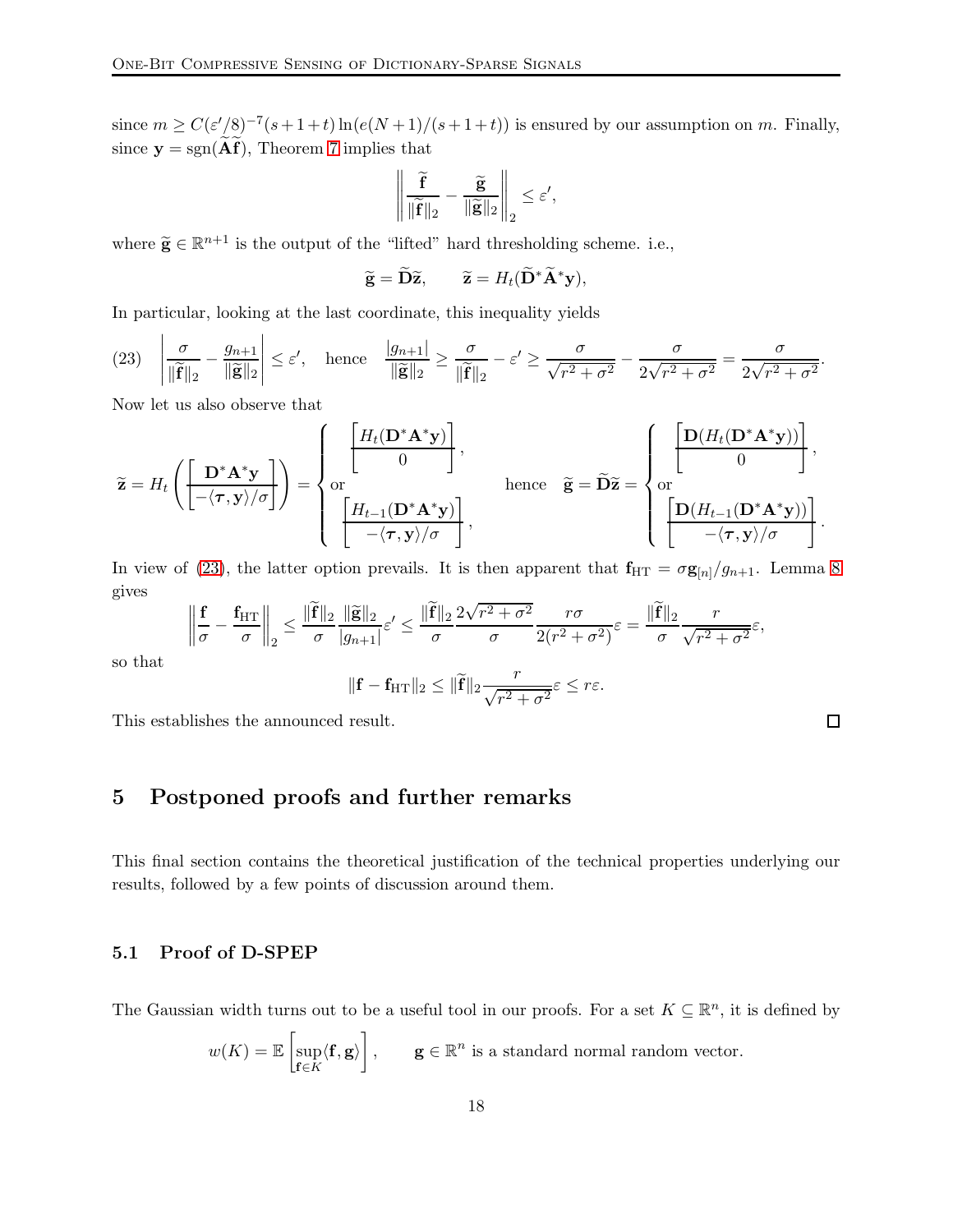We isolate the following two properties.

<span id="page-19-1"></span>**Lemma 12.** Let  $K \subseteq \mathbb{R}^n$  be a linear space and  $K_1, \ldots, K_L \subseteq \mathbb{R}^n$  be subsets of the unit sphere  $S^{n-1}$ .

(i) 
$$
k/\sqrt{k+1} \le w(K \cap S^{n-1}) \le \sqrt{k}
$$
,  $k := \dim(K)$ ;

(ii) 
$$
w(K_1 \cup ... \cup K_L) \le \max \{w(K_1), ..., w(K_L)\} + 3\sqrt{\ln(L)}
$$
.

*Proof.* (i) By the invariance under orthogonal transformation (see [\[PV13b,](#page-24-1) Proposition 2.1]<sup>[4](#page-19-0)</sup>), we can assume that  $K = \mathbb{R}^k \times \{(0, \ldots, 0)\}\.$  We then notice that  $\sup_{\mathbf{f} \in K \cap S^{n-1}} \langle \mathbf{f}, \mathbf{g} \rangle = ||(g_1, \ldots, g_k)||_2$ is the  $\ell_2$ -norm of a standard normal random vector of dimension k. We invoke e.g. [\[FR13,](#page-23-2) Proposition 8.1] to derive the announced result.

(ii) Let us introduce the nonnegative random variables

$$
\xi_{\ell} := \sup_{\mathbf{f} \in K_{\ell}} \langle \mathbf{f}, \mathbf{g} \rangle, \quad \ell = 1, \ldots, L,
$$

so that the Gaussian widths of each  $K_{\ell}$  and of their union take the form

$$
w(K_{\ell}) = \mathbb{E}(\xi_{\ell}), \quad \ell = 1, ..., L, \quad \text{and} \quad w(K_1 \cup \cdots \cup K_L) = \mathbb{E} \left( \max_{\ell=1,...,L} \xi_{\ell} \right).
$$

By the concentration of measure inequality (see e.g. [\[FR13,](#page-23-2) Theorem 8.40]) applied to the function  $F: \mathbf{x} \in \mathbb{R}^n \mapsto \sup_{\mathbf{f} \in K_{\ell}} \langle \mathbf{f}, \mathbf{x} \rangle$ , which is a Lipschitz function with constant 1, each  $\xi_{\ell}$  satisfies

$$
\mathbb{P}(\xi_{\ell} \geq \mathbb{E}(\xi_{\ell}) + t) \leq \exp(-t^2/2).
$$

Because each  $\mathbb{E}(\xi_{\ell})$  is no larger than  $\max_{\ell} \mathbb{E}(\xi_{\ell}) = \max_{\ell} w(K_{\ell}) =: \omega$ , we also have

$$
\mathbb{P}(\xi_{\ell} \geq \omega + t) \leq \exp(-t^2/2).
$$

Setting  $v := \sqrt{2 \ln(L)}$ , we now calculate

$$
\mathbb{E}\left(\max_{\ell=1,\dots,L} \xi_{\ell}\right) = \int_{0}^{\infty} \mathbb{P}\left(\max_{\ell=1,\dots,L} \xi_{\ell} \ge u\right) du = \left(\int_{0}^{\omega+v} + \int_{\omega+v}^{\infty}\right) \mathbb{P}\left(\max_{\ell=1,\dots,L} \xi_{\ell} \ge u\right) du
$$
  
\n
$$
\le \int_{0}^{\omega+v} 1 du + \int_{\omega+v}^{\infty} \sum_{\ell=1}^{L} \mathbb{P}\left(\xi_{\ell} \ge u\right) du = \omega + v + \sum_{\ell=1}^{L} \int_{v}^{\infty} \mathbb{P}\left(\xi_{\ell} \ge \omega + t\right) dt
$$
  
\n
$$
\le \omega + v + L \int_{v}^{\infty} \exp\left(-t^{2}/2\right) dt \le \omega + v + L \frac{\exp(-v^{2}/2)}{v}
$$
  
\n
$$
= \omega + \sqrt{2\ln(L)} + L \frac{1/L}{\sqrt{2\ln(L)}} \le \omega + c\sqrt{\ln(L)},
$$

where  $c = \sqrt{2} + (\sqrt{2} \ln(2))^{-1} \leq 3$ . We have shown that  $w(K_1 \cup ... \cup K_L) \leq \max_{\ell} w(K_{\ell}) + 3\sqrt{\ln(L)}$ , as desired.  $\Box$ 

<span id="page-19-0"></span><sup>4</sup> strictly speaking, [\[PV13b,](#page-24-1) Proposition 2.1] applies to the slightly different notion of mean width defined as  $\mathbb{E}\left[\sup_{\mathbf{f}\in K-K}\langle\mathbf{f},\mathbf{g}\rangle\right]$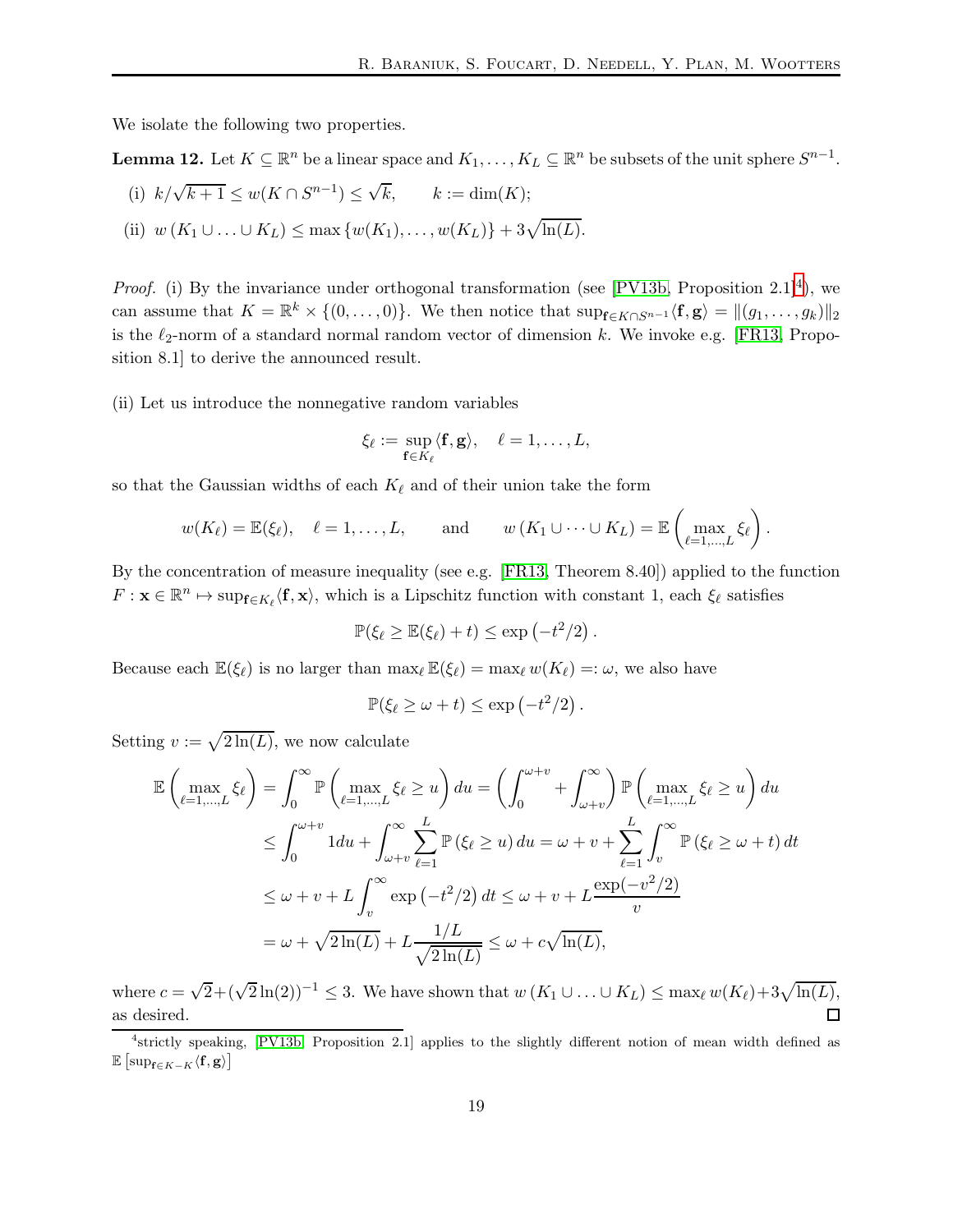We now turn our attention to proving the awaited theorem.

*Proof of Theorem [3.](#page-8-2)* According to [\[PV13b,](#page-24-1) Proposition 4.3], with  $\mathbf{A}' := (\sqrt{2/\pi}/m)\mathbf{A}$ , we have

$$
\big|\langle \mathbf{A}'\mathbf{f}, \mathrm{sgn}(\mathbf{A}'\mathbf{g})\rangle - \langle \mathbf{f}, \mathbf{g}\rangle\big| \leq \delta,
$$

for all  $f, g \in D(\Sigma_s^N) \cap S^{n-1}$  provided  $m \geq C\delta^{-7}w(D(\Sigma_s^N) \cap S^{n-1})^2$ , so it is enough to upper-bound  $w(\mathbf{D}(\Sigma_s^N) \cap S^{n-1})$  appropriately. To do so, with  $\Sigma_S^N$  denoting the space  $\{\mathbf{x} \in \mathbb{R}^N : \text{supp}(\mathbf{x}) \subseteq S\}$ for any  $S \subseteq \{1, \ldots, N\}$ , we use Lemma [12](#page-19-1) to write

$$
w(\mathbf{D}(\Sigma_s^N) \cap S^{n-1}) = w\left(\bigcup_{\substack{|S|=s\\(i)}} \{\mathbf{D}(\Sigma_s^N) \cap S^{n-1}\}\right) \leq \max_{(ii)} w(\mathbf{D}(\Sigma_s^N) \cap S^{n-1}) + 3\sqrt{\ln\left(\binom{N}{s}\right)}
$$

$$
\leq \sqrt{s} + 3\sqrt{s \ln(eN/s)} \leq 4\sqrt{s \ln(eN/s)}.
$$

The result is now immediate.

## 5.2 Proof of TES

We propose two approaches for proving Theorem [5.](#page-9-2) One uses again the notion of Gaussian width, the other one relies on covering numbers. The necessary results are isolated in the following lemma.

<span id="page-20-0"></span>**Lemma 13.** The set of  $\ell_2$ -normalized effectively s-analysis-sparse signals satisfies

(i) 
$$
w((\mathbf{D}^*)^{-1}(\Sigma_s^{N,\text{eff}}) \cap S^{n-1}) \le C \sqrt{s \ln(eN/s)},
$$
  
\n(ii)  $\mathcal{N}((\mathbf{D}^*)^{-1}(\Sigma_s^{N,\text{eff}}) \cap S^{n-1}, \rho) \le {N \choose t} \left(1 + \frac{8}{\rho}\right)^t, \qquad t := \lceil 4\rho^{-2} s \rceil.$ 

*Proof.* (i) By the definition of the Gaussian width for  $\mathcal{K}_s := (\mathbf{D}^*)^{-1}(\Sigma_s^{N,\text{eff}}) \cap S^{n-1}$ , with  $\mathbf{g} \in \mathbb{R}^n$ denoting a standard normal random vector,

(24) <sup>w</sup>(Ks) = <sup>E</sup> sup D∗ f∈Σ N,eff s kfk2=1 hf, gi <sup>=</sup> <sup>E</sup> sup D∗ f∈Σ N,eff s kD∗fk2=1 <sup>h</sup>DD<sup>∗</sup> f, gi <sup>≤</sup> <sup>E</sup> sup x∈Σ N,eff s kxk2=1 hDx, gi .

In view of  $\|\mathbf{D}\|_{2\to 2} = 1$ , we have, for any  $\mathbf{x}, \mathbf{x}' \in \Sigma_s^{N,\text{eff}}$  with  $\|\mathbf{x}\|_2 = \|\mathbf{x}'\|_2 = 1$ ,

$$
\mathbb{E}(\langle \mathbf{D}\mathbf{x},\mathbf{g}\rangle - \langle \mathbf{D}\mathbf{x}',\mathbf{g}'\rangle)^2 = \mathbb{E}[\langle \mathbf{D}\mathbf{x},\mathbf{g}\rangle^2] + \mathbb{E}[\langle \mathbf{D}\mathbf{x}',\mathbf{g}'\rangle^2] = \|\mathbf{D}\mathbf{x}\|_2^2 + \|\mathbf{D}\mathbf{x}'\|_2^2 \le \|\mathbf{x}\|_2^2 + \|\mathbf{x}'\|_2^2
$$
  
=  $\mathbb{E}(\langle \mathbf{x},\mathbf{g}\rangle - \langle \mathbf{x}',\mathbf{g}'\rangle)^2$ .

 $\Box$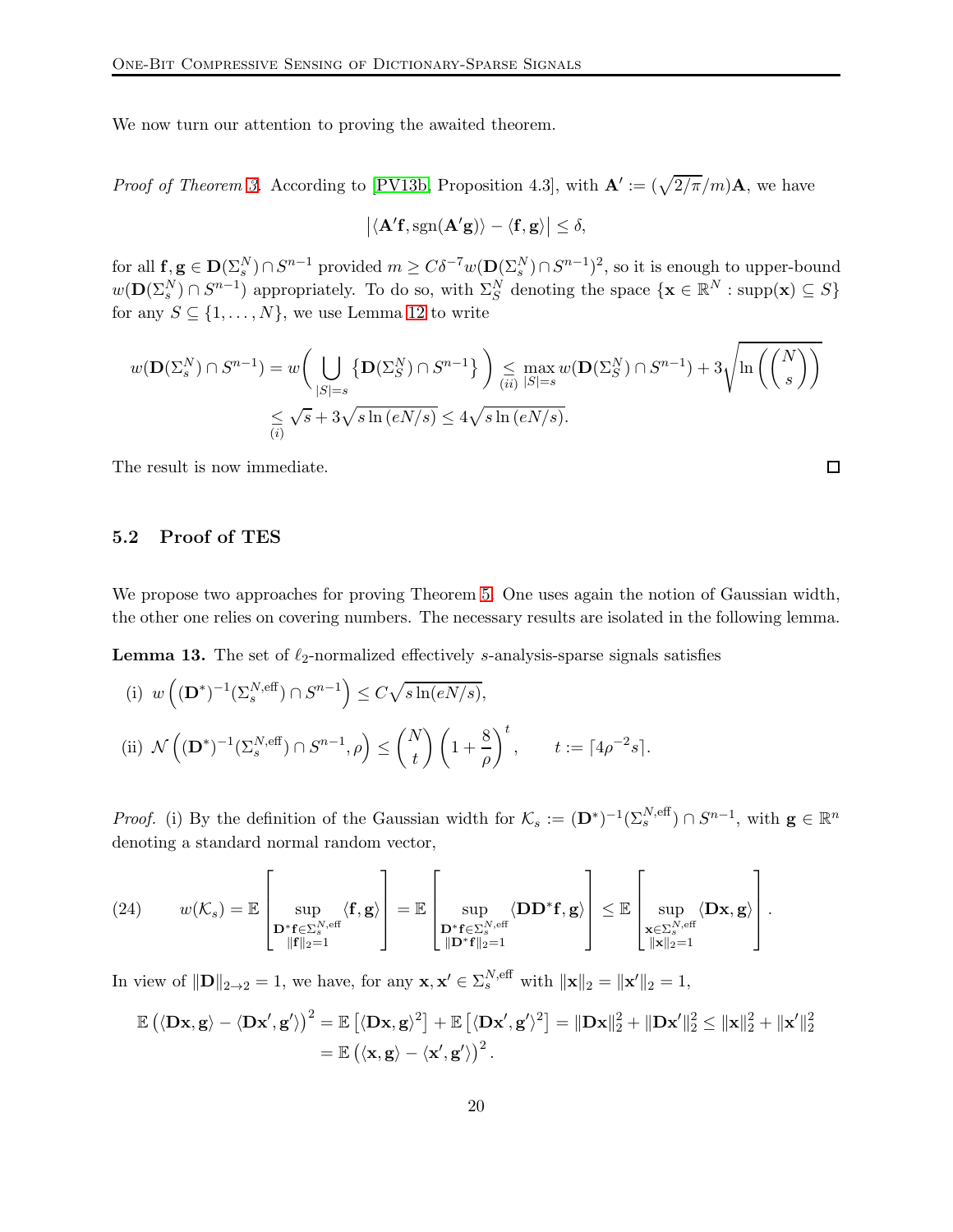Applying Slepian's lemma (see e.g. [\[FR13,](#page-23-2) Lemma 8.25]), we obtain

$$
w(\mathcal{K}_s) \leq \mathbb{E}\left[\sup_{\substack{\mathbf{x}\in \Sigma^{N,\text{eff}}_s\\ \|\mathbf{x}\|_2=1}}\langle \mathbf{x},\mathbf{g}\rangle\right]=w(\Sigma^{N,\text{eff}}_s\cap S^{n-1}).
$$

The latter is known to be bounded by  $Cs \ln(eN/s)$ , see [\[PV13b,](#page-24-1) Lemma 2.3].

(ii) The covering number  $\mathcal{N}(\mathcal{K}_{s}, \rho)$  is bounded above by the maximal number  $\mathcal{P}(\mathcal{K}_{s}, \rho)$  of elements in  $\mathcal{K}_s$  that are separated by a distance  $\rho$ . We claim that  $\mathcal{P}(\mathcal{K}_s, \rho) \leq \mathcal{P}(\Sigma_t^N \cap B_2^N, \rho/2)$ . To justify this claim, let us consider a maximal  $\rho$ -separated set  $\{f^1, \ldots, f^L\}$  of signals in  $\mathcal{K}_s$ . For each i, let  $T_i \subseteq \{1, \ldots, N\}$  denote an index set of t largest absolute entries of  $\mathbf{D}^*\mathbf{f}^i$ . We write

$$
\rho < \|\mathbf{f}^i - \mathbf{f}^j\|_2 = \|\mathbf{D}^*\mathbf{f}^i - \mathbf{D}^*\mathbf{f}^j\|_2 \le \|(\mathbf{D}^*\mathbf{f}^i)_{T_i} - (\mathbf{D}^*\mathbf{f}^j)_{T_j}\|_2 + \|(\mathbf{D}^*\mathbf{f}^i)_{T_i} \|_2 + \|(\mathbf{D}^*\mathbf{f}^j)_{T_j} \|_2.
$$

Invoking [\[FR13,](#page-23-2) Theorem 2.5], we observe that

$$
\|(\mathbf{D}^*\mathbf{f}^i)_{\overline{T_i}}\|_2 \leq \frac{1}{2\sqrt{t}}\|\mathbf{D}^*\mathbf{f}^i\|_1 \leq \frac{\sqrt{s}}{2\sqrt{t}}\|\mathbf{D}^*\mathbf{f}^i\|_2 = \frac{\sqrt{s}}{2\sqrt{t}},
$$

and similarly for  $j$  instead of  $i$ . Thus, we obtain

$$
\rho < \|(\mathbf{D}^*\mathbf{f}^i)_{T_i} - (\mathbf{D}^*\mathbf{f}^j)_{T_j}\|_2 + \sqrt{\frac{s}{t}} \le \|(\mathbf{D}^*\mathbf{f}^i)_{T_i} - (\mathbf{D}^*\mathbf{f}^j)_{T_j}\|_2 + \frac{\rho}{2}, \quad \text{i.e., } \|(\mathbf{D}^*\mathbf{f}^i)_{T_i} - (\mathbf{D}^*\mathbf{f}^j)_{T_j}\|_2 > \frac{\rho}{2}.
$$

Since we have uncovered a set of  $L = \mathcal{P}(\mathcal{K}_{s}, \rho)$  points in  $\Sigma_{t}^{N} \cap B_{2}^{N}$  that are  $(\rho/2)$ -separated, the claimed inequality is proved. We conclude by recalling that  $\mathcal{P}(\Sigma_t^N \cap B_2^N, \rho/2)$  is bounded above by  $\Delta^t$  $\mathcal{N}(\Sigma_t^N \cap B_2^N, \rho/4)$ , which is itself bounded above by  $\begin{pmatrix} N \\ t \end{pmatrix}$  $\binom{N}{t}\left(1+\frac{2}{\rho}\right)$ .  $\Box$  $\rho/4$ 

We can now turn our attention to proving the awaited theorem.

*Proof of Theorem [5.](#page-9-2)* With  $\mathcal{K}_s = (\mathbf{D}^*)^{-1} (\Sigma_s^{N,\text{eff}}) \cap S^{n-1}$ , the conclusion holds when  $m \geq C \varepsilon^{-6} w(\mathcal{K}_s)^2$ or when  $m \geq C\varepsilon^{-1}\ln(\mathcal{N}(\mathcal{K}_s, c\varepsilon))$ , according to [\[PV14,](#page-24-12) Theorem 1.5] or to [\[BL15,](#page-23-15) Theorem 1.5], respectively. It now suffices to call upon Lemma [13.](#page-20-0) Note that the latter option yields better powers of  $\varepsilon^{-1}$  but less pleasant failure probability.  $\Box$ 

#### 5.3 Further remarks

We conclude this theoretical section by making two noteworthy comments on the sign product embedding property and the tessellation property in the dictionary case.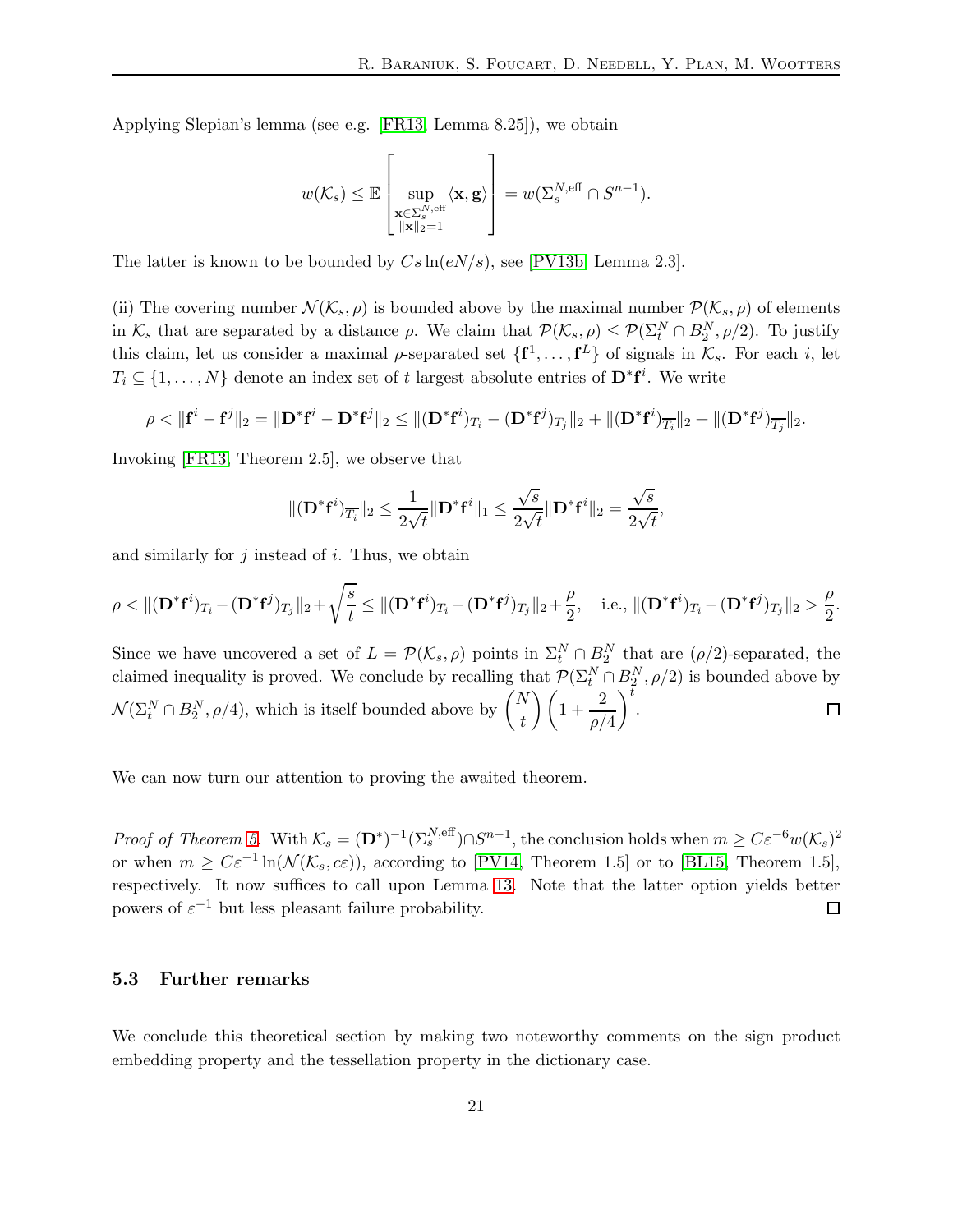Remark 4. D-SPEP cannot hold for arbitrary dictionary D if synthesis sparsity was replaced by effective synthesis sparsity. This is because the set of effectively s-synthesis-sparse signals can be the whole space  $\mathbb{R}^n$ . Indeed, let  $f \in \mathbb{R}^n$  that be written as  $f = Du$  for some  $u \in \mathbb{R}^N$ . Let also pick an  $(s-1)$ -sparse vector  $\mathbf{v} \in \text{ker } \mathbf{D}$  — there are tight frame for which this is possible, e.g. the concatenation of two orthogonal matrices. For  $\varepsilon > 0$  small enough, we have

$$
\frac{\|\mathbf{v}+\varepsilon\mathbf{u}\|_1}{\|\mathbf{v}+\varepsilon\mathbf{u}\|_2} \le \frac{\|\mathbf{v}\|_1+\varepsilon\|\mathbf{u}\|_1}{\|\mathbf{v}\|_2-\varepsilon\|\mathbf{u}\|_2} \le \frac{\sqrt{s-1}\|\mathbf{v}\|_2+\varepsilon\|\mathbf{u}\|_1}{\|\mathbf{v}\|_2-\varepsilon\|\mathbf{u}\|_2} \le \sqrt{s},
$$

so that the coefficient vector  $\mathbf{v} + \varepsilon \mathbf{u}$  is effectively s-sparse, hence so is  $(1/\varepsilon)\mathbf{v} + \mathbf{u}$ . It follows that  $f = D((1/\varepsilon)v + u)$  is effectively s-synthesis sparse.

**Remark 5.** Theorem [3](#page-8-2) easily implies a tessellation result for  $D(\Sigma_s^N) \cap S^{n-1}$ , the "synthesis sparse" sphere". Precisely, under the assumptions of the theorem (with a change of the constant  $C$ ),  $\mathbf{D}\text{-SPEP}(2s,\delta/2)$  holds. Then, one can derive

$$
[\mathbf{g}, \mathbf{h} \in \mathbf{D}(\Sigma_s) \cap S^{n-1} : \text{ sgn}(\mathbf{A}\mathbf{g}) = \text{sgn}(\mathbf{A}\mathbf{h})] \Longrightarrow [\|\mathbf{g} - \mathbf{h}\|_2 \leq \delta].
$$

To see this, with  $\varepsilon := \text{sgn}(\mathbf{A}\mathbf{g}) = \text{sgn}(\mathbf{A}\mathbf{h})$  and with  $\mathbf{f} := (\mathbf{g} - \mathbf{h})/||\mathbf{g} - \mathbf{h}||_2 \in \mathbf{D}(\Sigma_{2s}) \cap S^{n-1}$ , we have

$$
\left|\frac{\sqrt{2/\pi}}{m} \langle \mathbf{A} \mathbf{f}, \boldsymbol{\varepsilon} \rangle - \langle \mathbf{f}, \mathbf{g} \rangle \right| \leq \frac{\delta}{2}, \qquad \left|\frac{\sqrt{2/\pi}}{m} \langle \mathbf{A} \mathbf{f}, \boldsymbol{\varepsilon} \rangle - \langle \mathbf{f}, \mathbf{h} \rangle \right| \leq \frac{\delta}{2},
$$

so by the triangle inequality  $|\langle \mathbf{f}, \mathbf{g} - \mathbf{h} \rangle| \leq \delta$ , i.e.,  $\|\mathbf{g} - \mathbf{h}\|_2 \leq \delta$ , as announced.

# Acknowledgment

The authors would like to thank the AIM SQuaRE program that funded and hosted our initial collaboration. In addition, Baraniuk is partially supported by NSF grant number CCF-1527501, ARO grant number W911NF-15-1-0316, AFOSR grant number FA9550-14-1-0088, Needell by an Alfred P. Sloan Fellowship and NSF Career grant number 1348721, Plan by NSERC grant number 22R23068, and Wootters by NSF Postdoctoral Research Fellowship grant number 1400558.

# References

<span id="page-22-0"></span>[BB08] P. T. Boufounos and R. G. Baraniuk. 1-bit compressive sensing. In Proceedings of the 42nd Annual Conference on Information Sciences and Systems (CISS), pages 16–21. IEEE, 2008.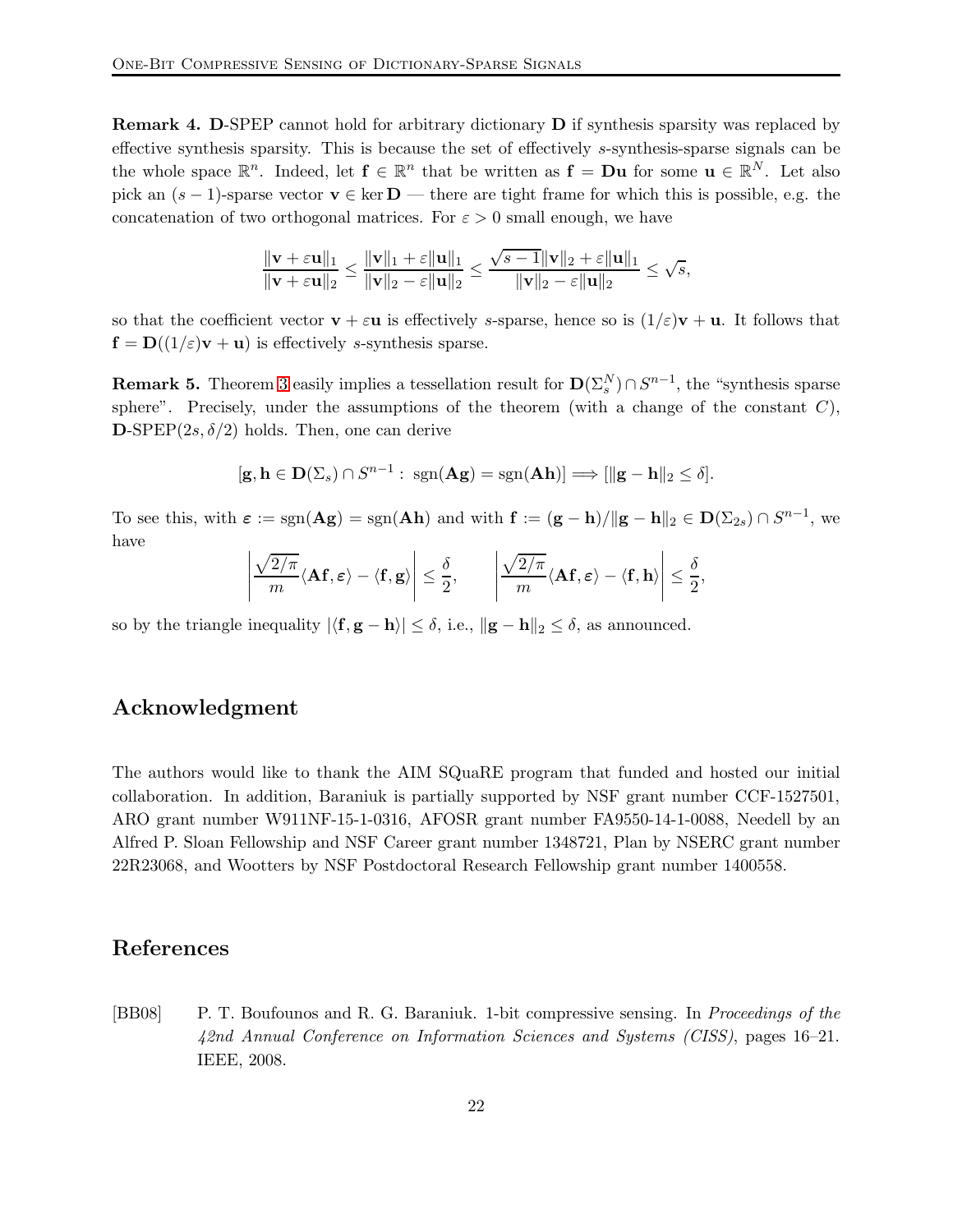- <span id="page-23-4"></span>[BFN+14] R. G. Baraniuk, S. Foucart, D. Needell, Y. Plan, and M. Wootters. Exponential decay of reconstruction error from binary measurements of sparse signals.  $arXiv$  preprint arXiv:1407.8246, 2014.
- <span id="page-23-15"></span>[BL15] D. Bilyk and M. T. Lacey. Random tessellations, restricted isometric embeddings, and one bit sensing. arXiv preprint arXiv:1512.06697, 2015.
- <span id="page-23-13"></span>[Blu11] T. Blumensath. Sampling and reconstructing signals from a union of linear subspaces. IEEE T. Inform. Theory, 57(7):4660–4671, 2011.
- <span id="page-23-8"></span>[CD04] E. J. Candès and D. L. Donoho. New tight frames of curvelets and optimal representations of objects with piecewise  $C^2$  singularities. Comm. Pure Appl. Math., 57(2):219– 266, 2004.
- <span id="page-23-7"></span>[CDDY00] E. J. Candès, L. Demanet, D. L. Donoho, and L. Ying. Fast discrete curvelet transforms. Multiscale Model. Simul., 5:861–899, 2000.
- <span id="page-23-9"></span>[CENR10] E. J. Candès, Y. C. Eldar, D. Needell, and P. Randall. Compressed sensing with coherent and redundant dictionaries. Appl. Comp. Harm. Anal., 31(1):59–73, 2010.
- <span id="page-23-5"></span>[Dau92] I. Daubechies. Ten lectures on wavelets. SIAM, Philadelphia, PA, 1992.
- <span id="page-23-14"></span>[DNW12] M. Davenport, D. Needell, and M. B. Wakin. Signal space CoSaMP for sparse recovery with redundant dictionaries. IEEE T. Inform. Theory, 59(10):6820–6829, 2012.
- <span id="page-23-0"></span>[DSP] Compressive sensing webpage. http://dsp.rice.edu/cs.
- <span id="page-23-1"></span>[EK12] Y. C. Eldar and G. Kutyniok. Compressed sensing: theory and applications. Cambridge University Press, 2012.
- <span id="page-23-12"></span>[EMR07] M. Elad, P. Milanfar, and R. Rubinstein. Analysis versus synthesis in signal priors. Inverse problems, 23(3):947, 2007.
- <span id="page-23-11"></span>[Fou16] S. Foucart. Dictionary-sparse recovery via thresholding-based algorithms. Journal of Fourier Analysis and Applications, 22(1):6–19, 2016.
- <span id="page-23-2"></span>[FR13] S. Foucart and H. Rauhut. A mathematical introduction to compressive sensing. Birkhäuser, 2013.
- <span id="page-23-6"></span>[FS98] H. Feichtinger and T. Strohmer, editors. Gabor Analysis and Algorithms. Birkhäuser, 1998.
- <span id="page-23-10"></span>[GNE+14] R. Giryes, S. Nam, M. Elad, R. Gribonval, and M. E. Davies. Greedy-like algorithms for the cosparse analysis model. Linear Algebra Appl., 441:22–60, 2014.
- <span id="page-23-3"></span>[GNJN13] S. Gopi, P. Netrapalli, P. Jain, and A. Nori. One-bit compressed sensing: Provable support and vector recovery. In Proceedings of the 30th International Conference on Machine Learning (ICML), pages 154–162, 2013.